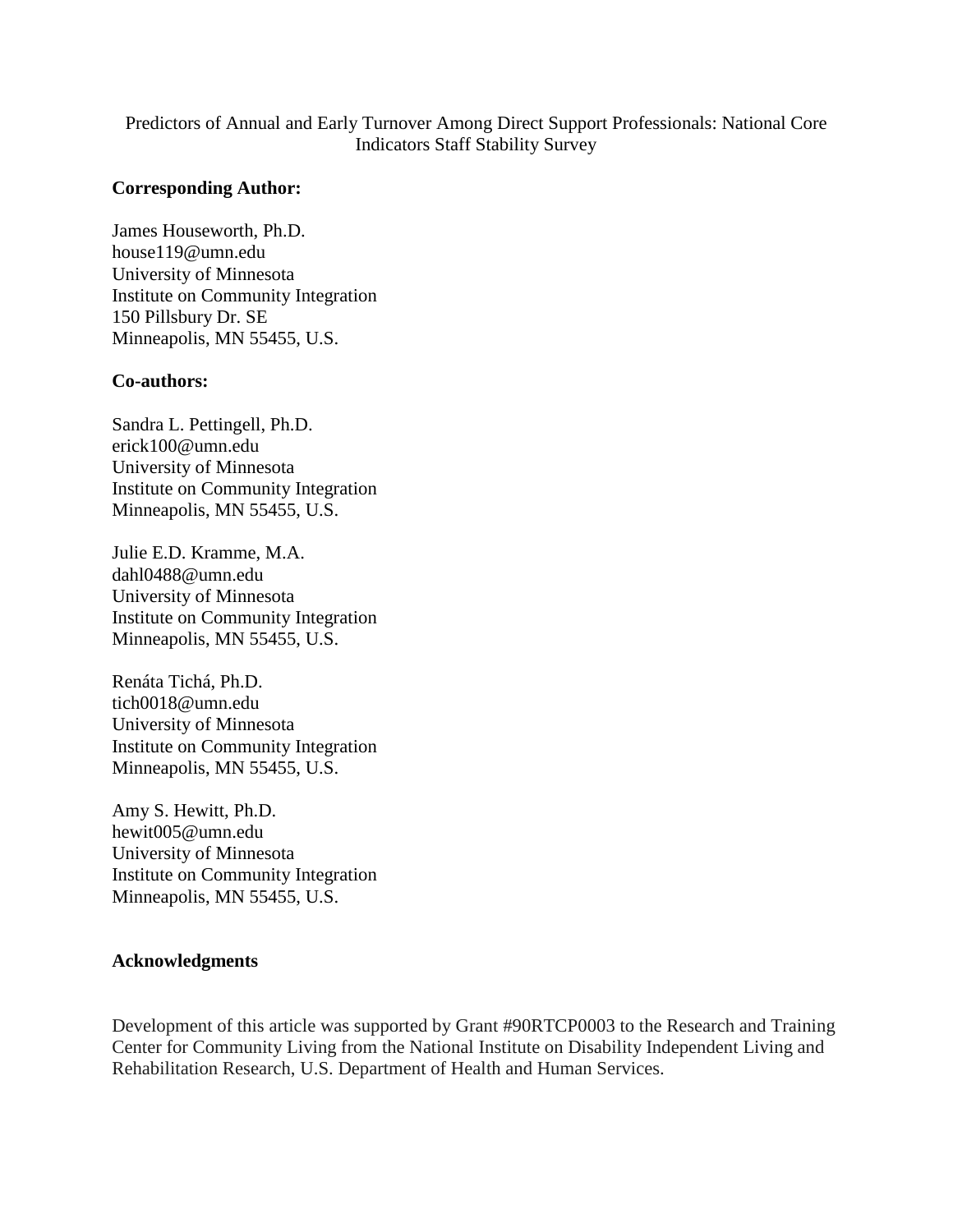Key Words: *Direct Support Professional, Turnover, IDD, National Core Indicators, Staff Stability*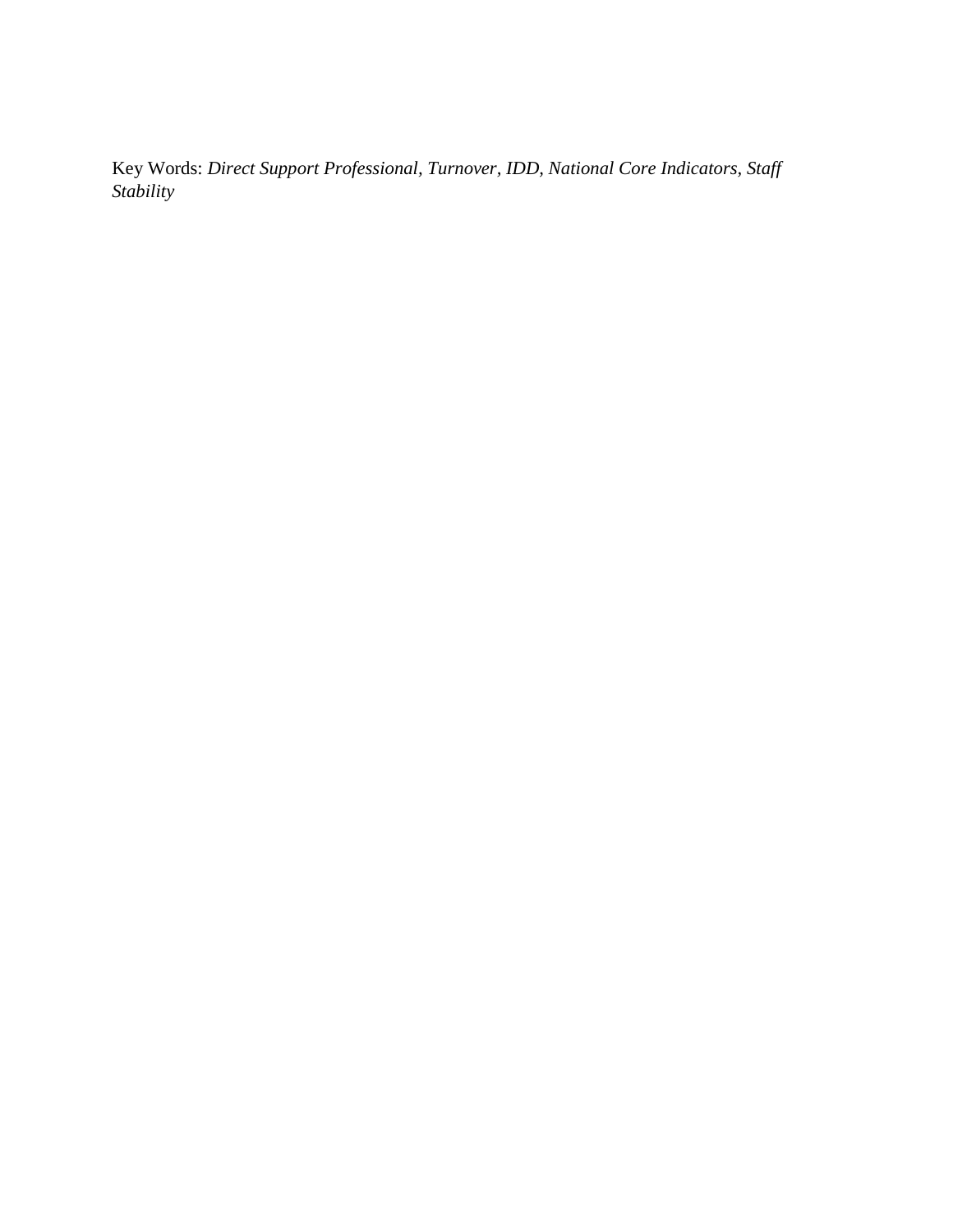Predictors of Annual and Early Turnover Among Direct Support Professionals: National Core

 $\overline{\phantom{a}}$ 

Indicators Staff Stability Survey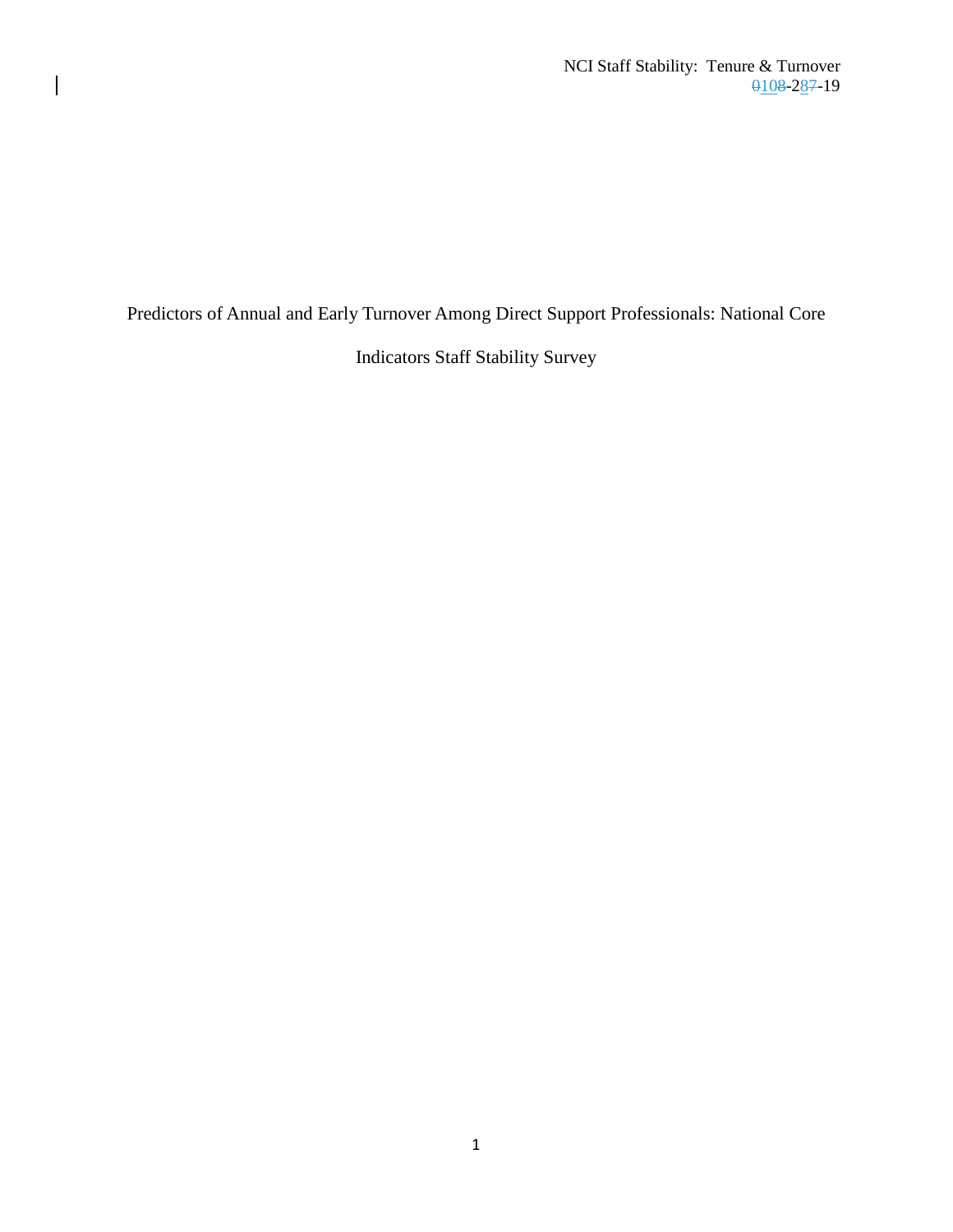## Abstract

Direct support professionals (DSPs) provide a broad range of supports in a variety of settings to people with intellectual and developmental disabilities (IDD) that enables people to live, work, and participate in their communities. Despite the crucial importance in ensuring supports for community participation of people with IDD, high rates of annual turnover among DSPs in organizations that employ them has been documented for decades. This study utilizes National Core Indicators Staff Stability data from 2016 to examine the impact of organizational and state level factors related to DSP turnover, including annual DSP turnover and the percentage of those DSPs who left positions in less than six months. At the organizational level, a higher turnover rate in the last 12 months was significantly related to lower DSP wages and not offering health insurance. At the state level, a higher turnover rate in the last 12 months was significantly related to a lower percentage of people living in individualized settings and lower per capita Medicaid spending. For early turnover at the organizational level, a higher percent of leavers within six months of tenure was significantly related to less offering of paid time off and health insurance, higher vacancy rates, higher proportion of part-time DSPs, and lower overall staff sizes.

*Keywords*: Direct Support Professional, Turnover, IDD, National Core Indicators, Staff Stability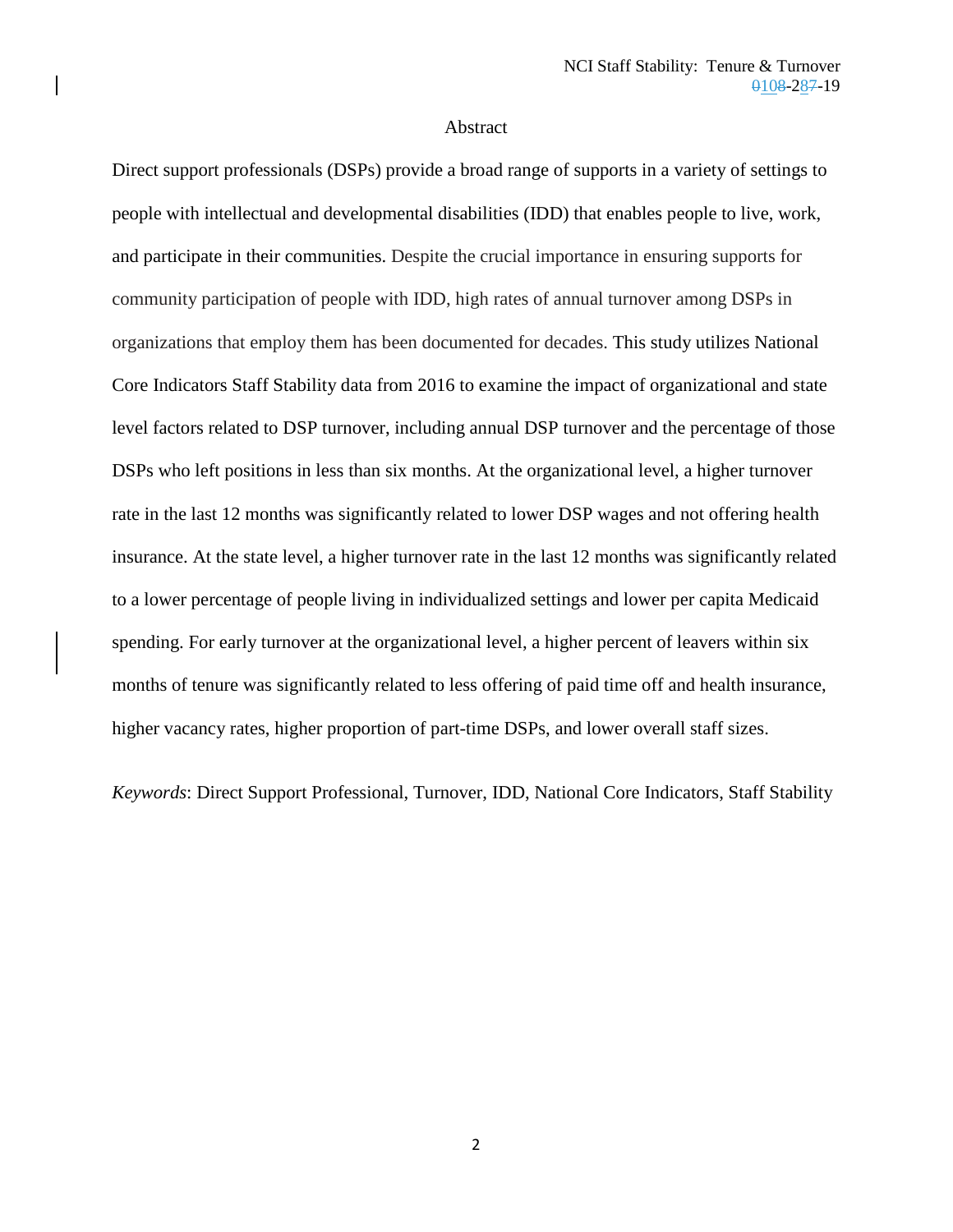# **Predictors of Annual and Early Turnover Among Direct Support Professionals: National Core Indicators Staff Stability**

Direct support professionals (DSPs) provide support to people with intellectual and developmental disabilities (IDD) that enables them to live, work, and participate in their communities. DSPs work in a variety of home and community-based settings, including family homes, group homes, and vocational and job sites. They provide a broad range of individualized supports so that people with IDD can access similar experiences and opportunities as people without IDD. Core competencies for DSPs reflect a wide array of skills needed, including support for health and hygiene, identifying and providing person-centered services according to peoples' goals, supporting self-determination, and full and active community participation (Centers for Medicare and Medicaid Services, 2014; National Alliance on Direct Support Professionals, 2016). Supports provided by DSPs are a cornerstone to community participation for people with IDD. Despite the crucial importance of these supports, high rates of annual turnover among DSPs in organizations that employ them has been documented for over thirty years (Lakin & Bruininks, 1981; Barry Associates, 1999; Test et al., 1999; Oklahoma Developmental Disabilities Service Division, 2000; Hewitt et al., 2000; ANCOR 2001; Bogenshutz et al., 2014). The shortage of a qualified, competent and stable DSP workforce curtails peoples' opportunities in the community. As such, this long-term, sustained workforce shortage was recently identified as pervasive systems failure in long term services and supports (Hewitt, Macbeth, Merrill & Kleist, 2018). Solutions to address high rates of DSP turnover are critical. The purpose of this secondary data analysis is to examine the impact of organizational and state level factors related to turnover of DSPs using data from National Core Indicators Staff Stability Survey. It describes and evaluates trends in the rate of overall DSP turnover during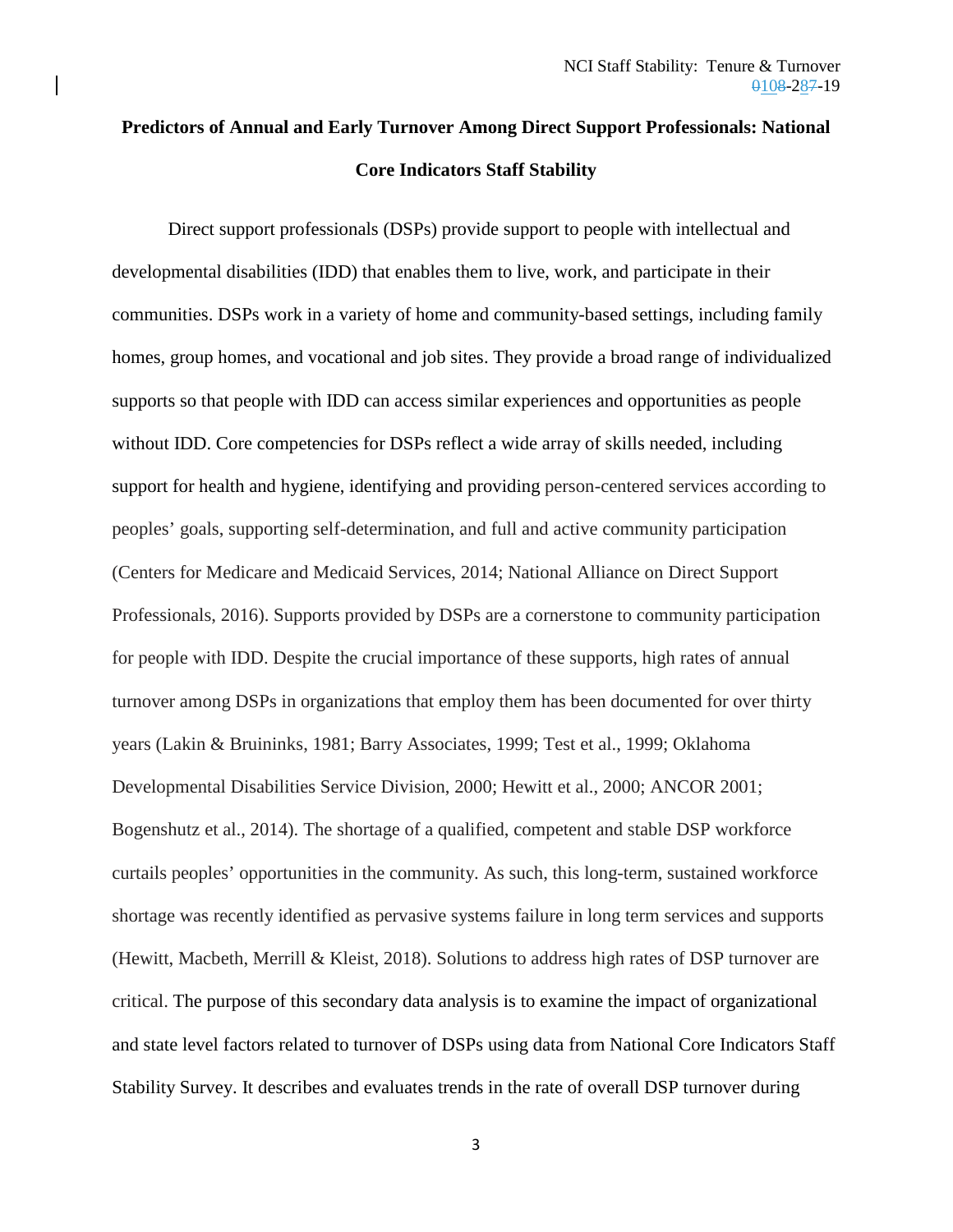2016, and the percentage of those DSPs who left their position in less than six months. These findings can be used to inform policy and advocacy efforts for organizational and state level changes to stabilize this vital workforce.

The direct support workforce is one of the fastest growing occupations in the U.S. (PHI, 2014; BLS, 2015). To support community living for people with IDD, it is estimated that an additional 900,000 full time equivalent DSPs will be needed annually by the year 2020 (Hewitt, 2013), and the problem is expected to become even larger in coming years (National Academies of Sciences, Engineering, and Medicine, 2016). Average annual turnover rates in 20 states and the District of Columbia for organizations that support people with IDD are 45.5% (NASDDDS & HSRI, 2018). This can be compared to the national average of 3.4% total separations across all industries in December 2016 (BLS, 2017). According to National Core Indicators Staff Stability Survey, of those DSPs who left their positions, 38% had been employed in their position for less than six months, and an additional 21% had been employed in their position between six to 12 months when they left. This means that nearly 60 percent of the DSPs who left in 2016 had been employed for less than one year in their position. These high rates of turnover are costly on a number of levels. Turnover is costly to people who receive supports, for loved ones who often take up support responsibilities when no qualified DSP can be found, and for organization who have to recruit and replace workers given such a high rate of turnover.

People who rely on supports provided by DSPs report experiencing lower quality of life when stable, reliable supports cannot be found. A study of 1,342 people with IDD who participated in a CQL Personal Outcomes Measures interview analyzed the impact of DSP turnover in the previous two years on 21 indicators that are aligned with quality of life (Friedman, 2018). DSP turnover impacted 17 of 21 outcome areas including peoples' sense of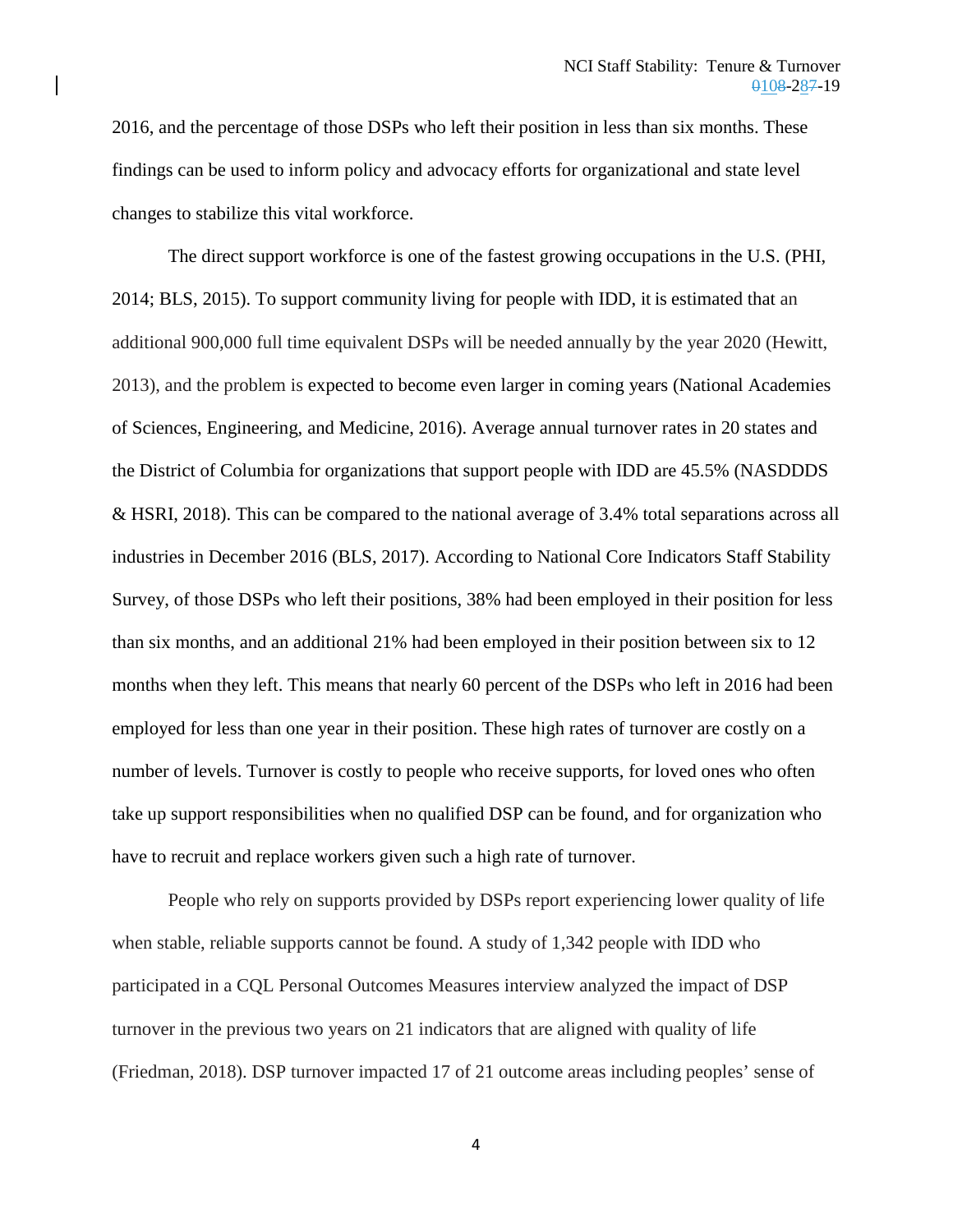safety, health, interactions with others in the community, participation in community life, friendships and intimate relationships, being treated with fairness and respect, developing natural supports, choice in where and with whom to live, choice in services, among others. Fifty six percent of people had experienced DSP turnover in the last two years. An earlier study among people receiving supports found that DSP turnover increased peoples' feelings of sadness, and that they found it difficult to develop trust and trusting relationships with new DSPs consistently entering their life (Test et al., 2003). People reported feelings of responsibility and self-blame when DSPs left their job.

When DSP staff cannot be recruited, hired and maintained to provide supports for people who require them to live and work in the community, provision of supports can fall on family members and loved ones. Family members have reported taking on support responsibilities, and missing work and other opportunities when qualified and reliable DSPs cannot be found (PCPID, 2017; Anderson, Larson & Wuorio, 2011). Inconsistencies in supports can curtail career opportunities and even the ability to maintain employment if direct support for their loved one cannot be found. Using the National Health Interview Survey Disability Supplement, Anderson and colleagues (2002) found that 53% of parents reported not taking a job, working fewer hours, leaving the workforce, turning down a promotion, and other major career concessions as a result of caring for a child with IDD. Furthermore, supports are increasingly provided in family homes (Larson, Eschenbacher, Anderson, Taylor, Pettingell, & Hewitt, 2018) which can leave families unable to leave home to attend work or any other community opportunities when reliable DSPs cannot be found to support their loved one.

A high rate of DSP turnover is also costly for human service organizations, and state budgets more broadly. In 2004, Larson and colleagues estimated turnover costs at \$3,278 per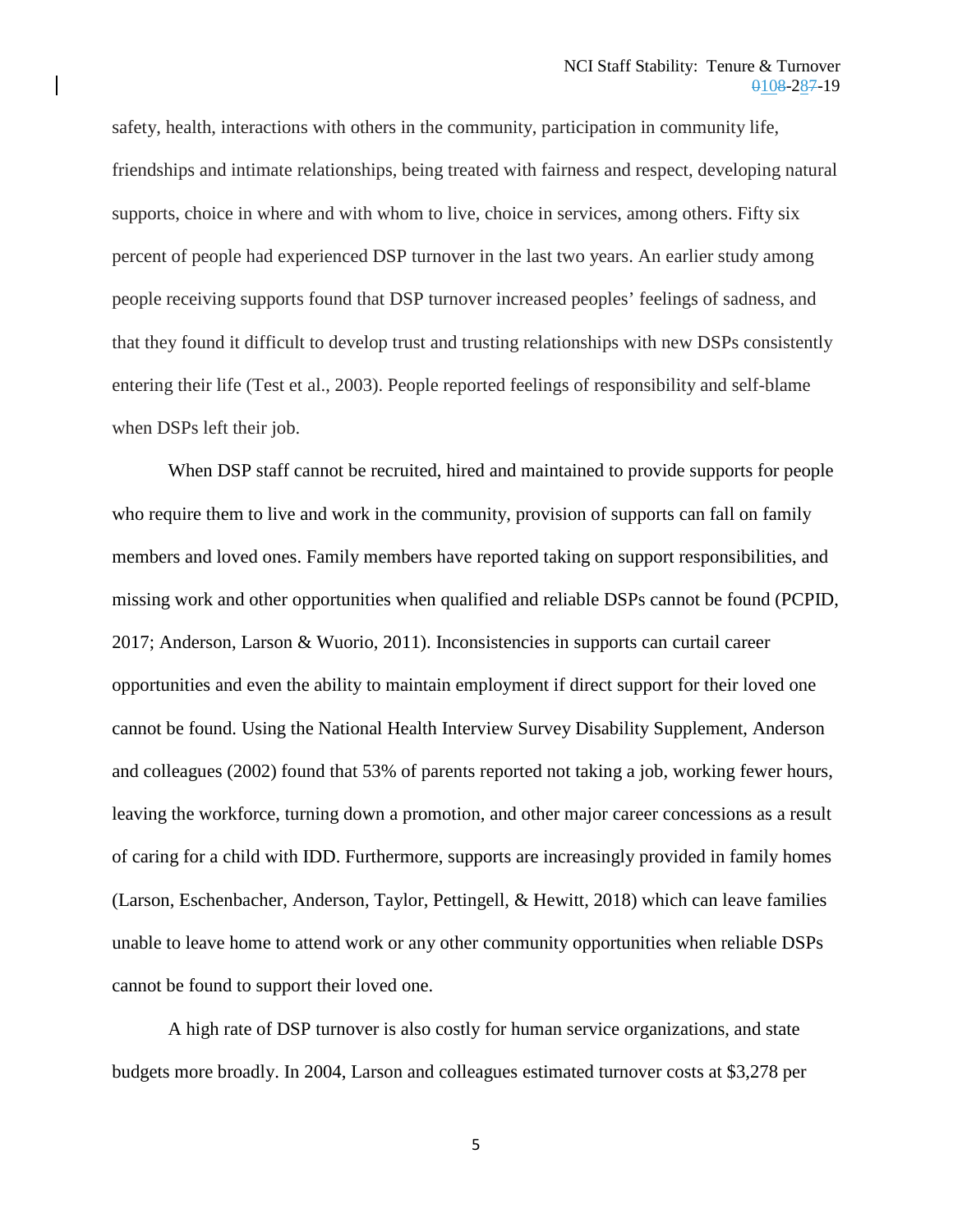DSP who leaves the organization, including separation costs, training costs, and hiring costs (Larson et al., 2016). In 2009, these costs were estimated at \$4,872 per DSP (ANCOR, 2010). These aggregated costs are substantial with turnover rates nearing 50% of the workforce annually, with costs related to turnover estimated at over \$2.3 billion nationally (PCPID, 2017). Efforts to understand factors related to turnover on both organizational and state level can contribute to problem solving efforts to stabilize the DSP workforce.

#### **National Core Indicators Staff Stability Survey**

Starting in 2014, National Core Indicators (NCI), an initiative of the National Association of State Directors of Developmental Disabilities Services (NASDDDS) and the Human Services Research Institute (HSRI), began collecting organizational level data on the direct support workforce (NCI, 2014). The NCI Staff Stability Survey was developed in collaboration with the National Direct Service Resource Center to assess critical and relevant information about DSP workforce stability, wages, benefits and recruitment and retention strategies (NCI, 2014). This study is the first to examine trends in organizational and state level factors related to DSP turnover using data from the NCI Staff Stability Survey. Its purpose was investigate organizational factors, including wages, number of annual overtime hours per DSP, provision of paid time off, provision of health insurance, and the ratio of part time DSPs employed in the organization on two outcomes: annual DSP turnover and early turnover defined as the rate of DSPs who turned over with six months or less. State level factors including, state unemployment rate, percentage of people with IDD living in individualized, family, and institutional settings, per capita Medicaid spending, and participation in Medicaid expansion, were also analyzed. **Organizational level predictors**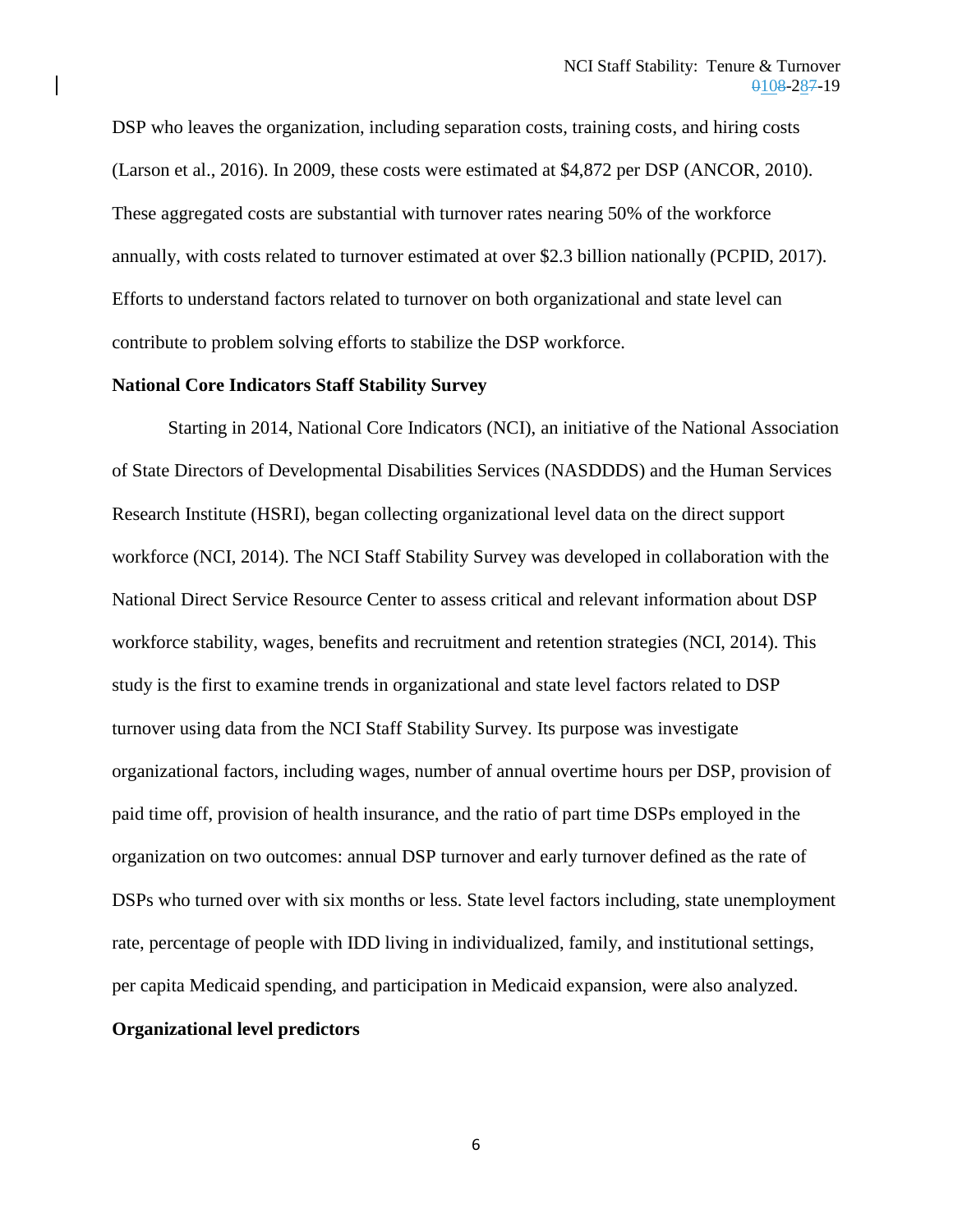**DSP Wages.** The average hourly DSP wage in the National Core Indicators 2016 Staff Stability Survey was \$11.76 per hour (NASDDDS & HSRI, 2018). For full time work, this is below the federal poverty line for a family of four in the same year (ASPE, 2019). Several studies have found that over half of all DSPs utilize public benefits because they cannot meet their basic expenses (Hewitt, Pettingell, & Kramme, 2019; PHI, 2015). Furthermore, wages paid to the direct support workforce have not increased in over a decade when adjusting for inflation (Campbell, 2018). Despite years of experience in the field, DSPs wages paid have not kept up with the increased level of skill developed through the years of service compared to new employees hired in the organization. The average hourly starting pay for DSPs in 2016 was \$10.79 (NASDDDS & HSRI, 2018). In a secondary data analysis of factors related to turnover of 2,221 certified nursing assistants, an additional dollar per hour in wages was associated with 2.1 added months of tenure (Wiener et al., 2009). Powers and Powers (2010) found that a 10% increase in pay for DSPs providing supports for people with IDD reduced organizational turnover rates by three percentage points, a similar result to the ANCOR wage study that found that every \$1 increase in DSP starting wage predicted a 3.61% decrease in DSP turnover (Anderson-Hoyt, McGee-Trenhaile, Gortmaker, 2010).

**Number of overtime hours**. The DSP workforce has experienced high vacancy rates (9.8% among full time DSP positions and 15.4% among part time DSP positions in 2016; NASDDDS & HSRI, 2018). This can mean that other DSPs cover open shifts in order to provide needed supports for people. The average number of overtime hours paid to direct support workers by organization in Minnesota in 2017 was 8,047 (Pettingell et al., 2019). Sometimes organizations expect supervisors to work extra hours to fill shifts that are open due to unfilled positions (Pettingell et al., 2019), but other times DSPs can work these hours and earn overtime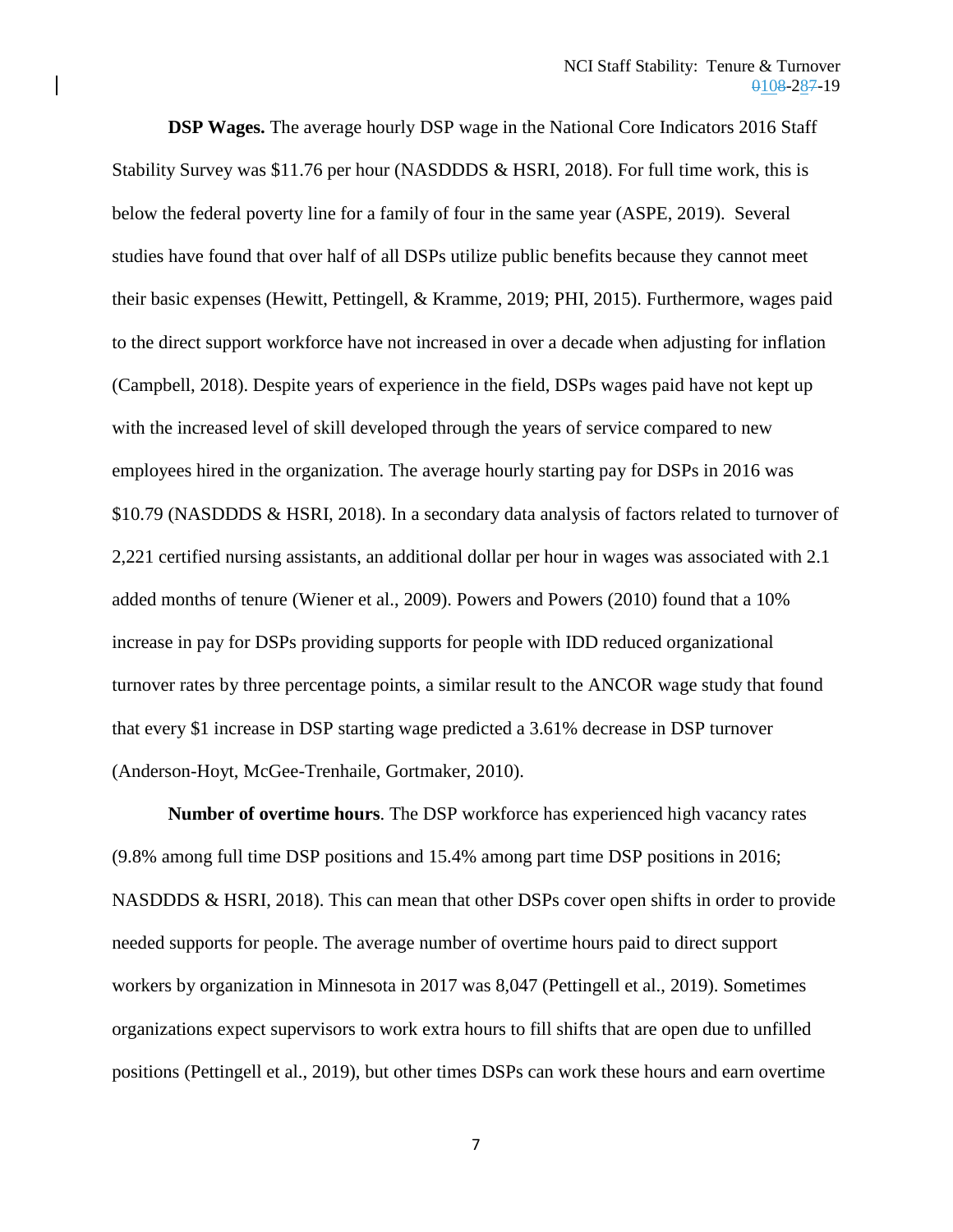pay at a rate of time and a half. Research on the impact of overtime hours on turnover is scarce. Overtime hours may be an important source of income that keeps dedicated DSPs in their job by earning a higher rate of pay. Test and colleagues (2003) found that over one third of DSPs work a second or third job. A recent study in Minnesota of the direct support workforce found that over 28% work at least one additional job, with some working three additional jobs (Hewitt et al, 2019). However, it may also lead to supervisor and/or DSP exhaustion by working extra hours. Further, some settings where people receive supports may compel organizations to pay a higher number of overtime hours. Group homes and institutional settings may require overtime to fill vacant shiftssupport provided, while home settings where people receiving supports live with their family or in their individual homes may not require that organizations pay DSPs overtime for filling vacant shifts because family steps in when DSPs are not available (Anderson et al., 2011).

Paid time off. Organizations provide access to paid time off for DSPs in a variety of ways, including paid sick time, paid vacation time, and general availability of paid time off that is not specific to being sick or taking vacation. In 2016, 33.3% of organizations provided paid time off to full time DSPs, 31.5% provide paid sick time, and 39.2% provided paid vacation time (NASDDDS & HSRI, 2018). Among direct support workers, there is a high rate of injury (McCaughey et al., 2012), and indicators of workplace burnout (Skirrow et al., 2007) especially among full time workers (Vassos et al., 2012). Provision of paid time off may be an important way of keeping DSPs in their job when they experience illness, exhaustion, burnout or other personal situations.

**Access to health insurance benefits.** Similar to providing paid time off, health insurance is another benefit that providers report difficulty making accessible to DSPs based on costs. In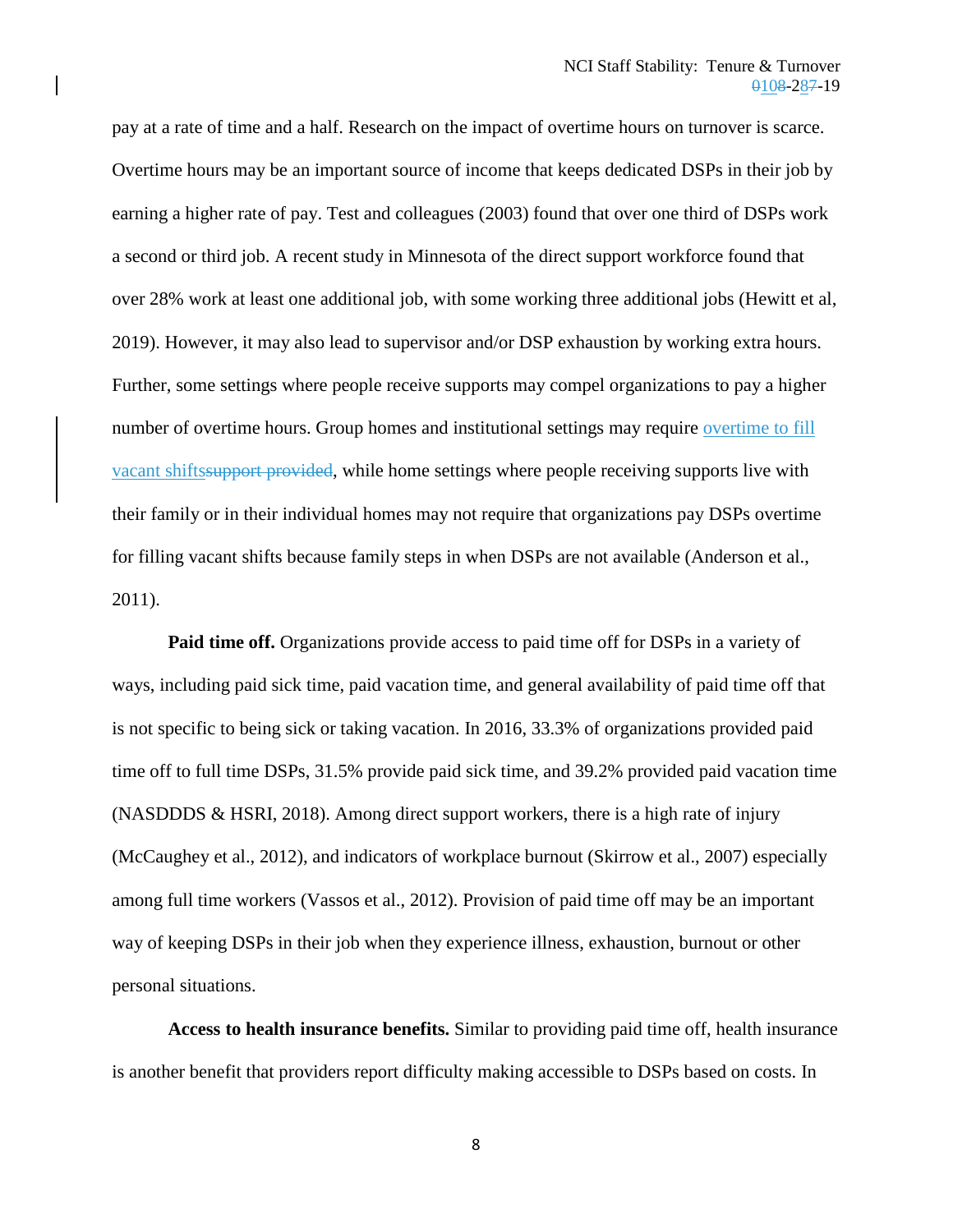2016, only 14.5% of providers offered health insurance to all employees, while 66% offered health insurance benefits to full time DSPs only (NASDDS & HSRI, 2018). This is down from a study in 16 sites providing residential and day services to people with IDD in 2009-2011 in Minnesota, where all organizations reported offering health care benefits to some employees although the number of hours employees had to work to obtain the benefits varied considerably across site (Bogenshutz et al., 2014). Yet, a recent study demonstrated that even when health insurance is offered to employees, only about 38% actually utilize the benefits (Pettingell et al., 2019). Benefits may be too costly for DSPs to afford; as an alternative they may access benefits through public assistance or another source, such as a spouse or through a second job.

**Percentage of part time DSPs.** The direct support workforce is comprised of a large percentage of part time workers. About 1/3 of the direct support workforce employed by organizations that participated in the Staff Stability Survey were part time employees (NASDDS & HSRI, 2018). In Minnesota in 2017, over half of direct support workers were part time positions (Pettingell et al., 2019). In both of these studies, rates of turnover are higher among part time DSPs, and part time status may limit availability of benefits, and make it more difficult to consider direct support as a career or long term employment option.

#### **Covariates**

**Vacancy rates.** There is an increased demand for community-based supports and as a results, this field is struggling to keep workers. Demographic and economic changes in the United States, including an aging population and competitive wages, are contributing factors to high vacancy rates for DSP positions in long term services and supports. High vacancy rates may mean that organizations are unable to meet the demand for services (Hewitt et al., 2015), and people receiving supports are unable to live fully in the community, including going to work,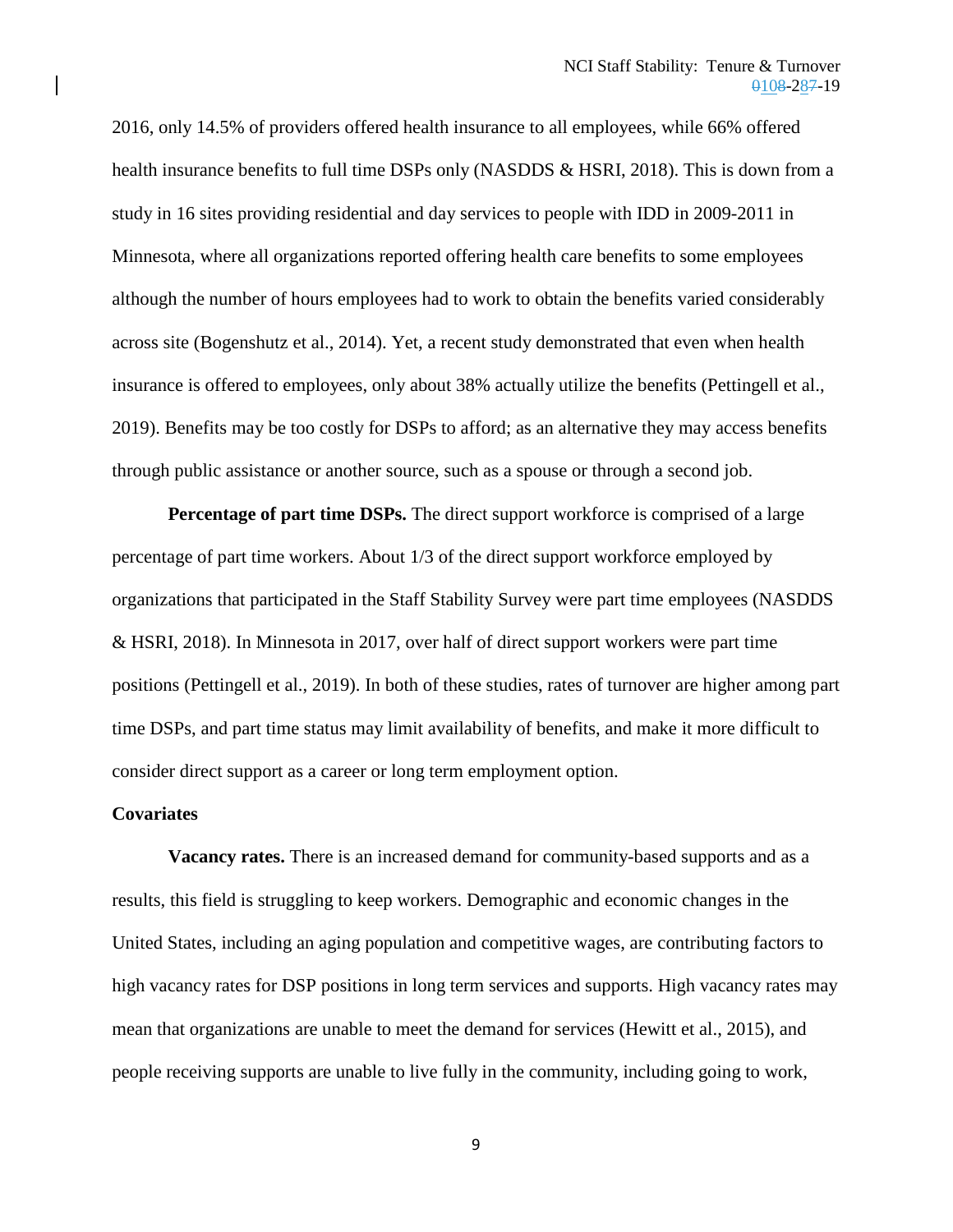participating in community activities and enjoying time with friends and family. Vacancy rates among full-time DSPs was 9.8% in 2016, but part time vacancy rates were higher at 15.4% during the same period (NASDDDS & HSRI, 2018).

**Overall staff size**. The size of an organization and number of staff may mean that there are different demands placed on DSPs. The number of employees on organization's payroll vary greatly within and across states, with a range of 35.6-214.0 staff, with the average staff size of 102.5 and the median of 54.3 (NASDDDS & HSRI, 2018). The size of an organization may also impact benefit options available for the staff. Powers and Powers (2010) found that an increase of 20 employees on staff in an organization increased turnover rates between .29-.40%. The size of an organization may also impact benefit options available for the staff.

**Number of types of services provided**. Organizations that deliver home and community based services provide differing types of services, including residential, in-home supports, and day or employment services. Some organizations provide only one type of service, while others provide two or three types. Wages in non-residential and vocational programs supporting people with IDD have been historically higher (e.g., Bogenshutz et al., 2014), and ratios of part time workers differ across these service types. In 2016, DSPs providing non-residential supports in day or work programs earned an average of \$12.04, while DSPs providing in-home supports earned \$11.62, and DSPs providing residential supports earned \$11.41 (NASDDDS & HSRI, 2018).

#### **State level predictors**

State level differences in policies and practices can have an impact on the delivery of services (Larson et al., 2018). Houseworth, Stancliffe, and Ticha (2018) utilized multilevel modeling to demonstrate the impact of state-level differences in addition to individual level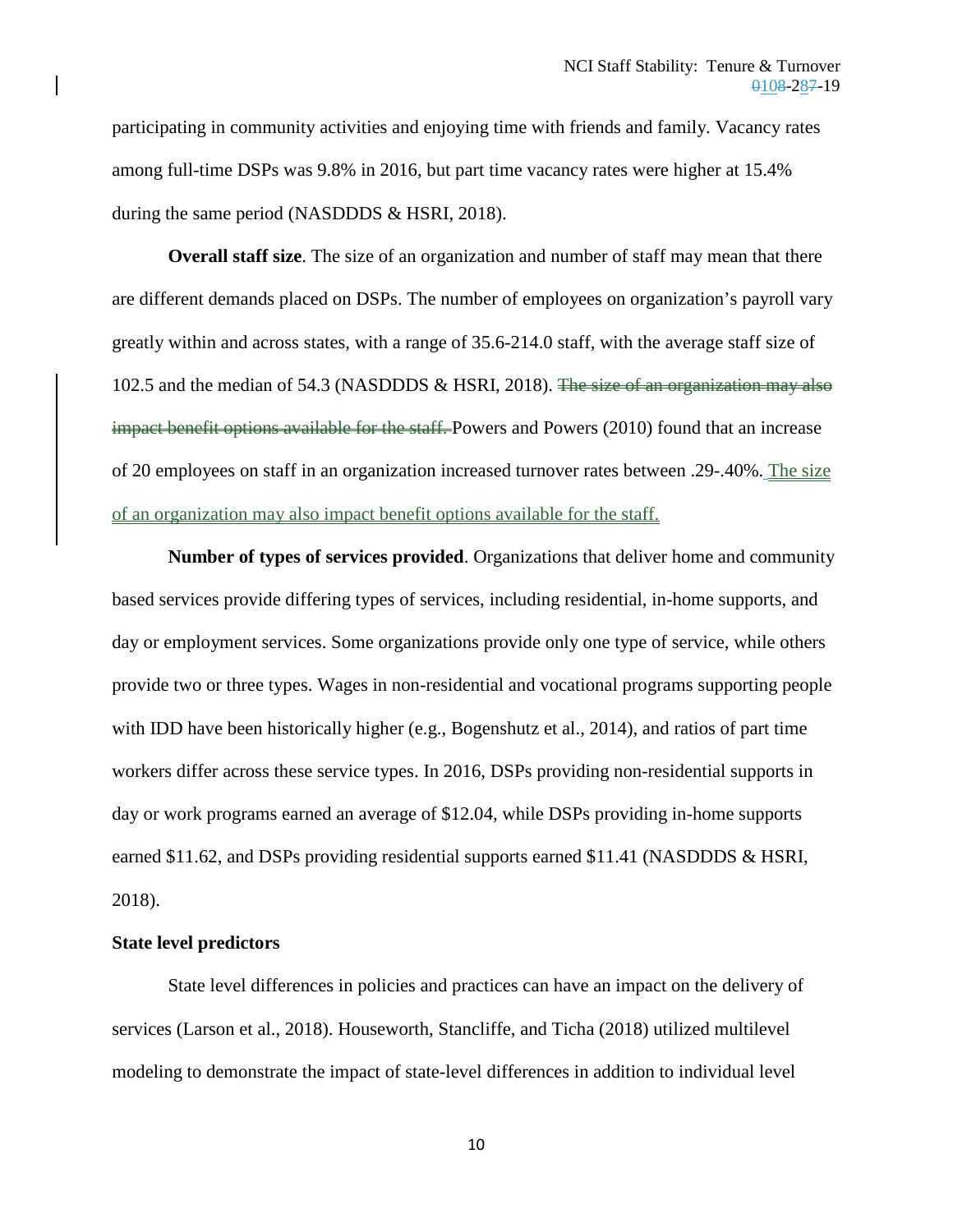differences on aspects of peoples' choices when examining 2013-14 National Core Indicators data from the Adult and Consumer Survey. State-level factors were strongly related to supportrelated choices, including with whom and where the person lived, staff members and case managers supporting the person, and the types of day or work activities in which the person participated. For example, a higher proportion of people with IDD living independently in a state predicted more support-related choices. Several state level factors are examined in this paper to quantify the importance of state policy differences and to detect trends in DSP turnover related to state level policies, specifically state unemployment rate, percentage of people with IDD living in individualized, family, and institutional settings, per capita Medicaid spending, and participation in Medicaid expansion.

**State unemployment rate**. The economic recession that began in 2007 resulted in the loss of employment opportunities associated with it and temporarily created a larger pool of applicants for these jobs. As recovery occurred, the pool of applicants for DSP positions has decreased along with the quality of applicants, given that applicants have many options for employment. Among human service workers, a higher unemployment rate has been positively associated with longer tenure in this workforce (Wiener et al., 2009; Powers & Powers, 2010). Rising vacancy rates in the last several years certainly could be associated with lower state unemployment rates.

**Settings where people with IDD live (individualized, family, and institutional settings)**. More people in the United States in the last decades have received services and supports outside of institutional settings than in previous generations (Larson et al, 2018). Across states, of those people who received long-term services and supports in 2016, 58% lived in the home of a family member, 25% lived in a group home or institutional care facility for people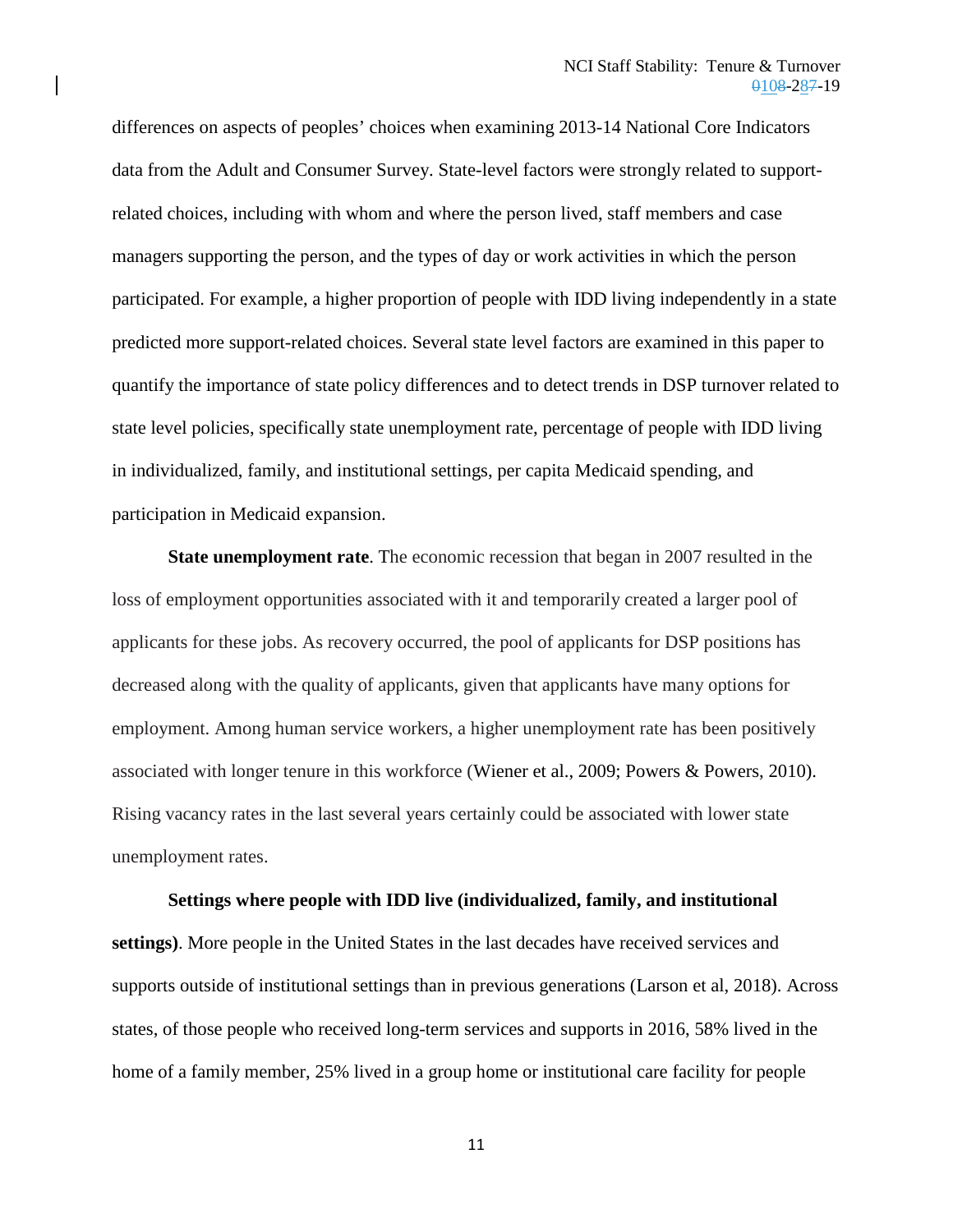with IDD, 12% lived in a home they owned or leased, and 5% lived in a host or foster home (Larson et al., 2018).

**Per capita Medicaid spending**. Differences between state spending can be attributed to population density differences between states. One way to examine these differences is to divide the total amount of a states' Medicaid spending on the state's overall population to get the per capita Medicaid spending by state. States vary greatly in these expenditures from \$292 to \$17, with an average of \$110 (Larson et al., 2018). This may be an influencing factor on turnover and vacancy rates of the DSP workforce.

**Participation in Medicaid expansion**. The [Supreme Court's 2012 ruling](https://www.advisory.com/Daily-Briefing/2012/06/28/Chas-Roades-initial-reactions-to-SCOTUS-ruling) on the Affordable Care Act (ACA) allowed states to opt out of the [law's Medicaid expansion,](https://www.advisory.com/Daily-Briefing/Resources/Primers/Medicaid-expansion) which was designed to lessen the requirements for Medicaid eligibility to cover previously ineligible groups, namely the working poor. The ruling left the decision to expand or not to each state, largely decided by governors and/or state legislators. Heretofore, 33 states have expanded Medicaid. In 2018, 30% of direct support workers in Minnesota indicated that they rely on a government paid program (Medicare, Medicaid, Tricare) for health insurance, and 71% utilize some sort of public or government paid health benefits (Hewitt et al., 2019). Using American Consumer Survey data from 2016, 39% of U.S. home care workers accessed health insurance through Medicaid, Medicare or another public source, and 18% lacked health insurance altogether (Campbell, 2018).

## **Purpose of the Current Study**

The purpose of the current study is to examine the impact of organizational and statelevel factors on DSP turnover by conducting secondary data analysis of a random sample of 1,406 organizations that provide supports and services to adults with IDD in 20 states and the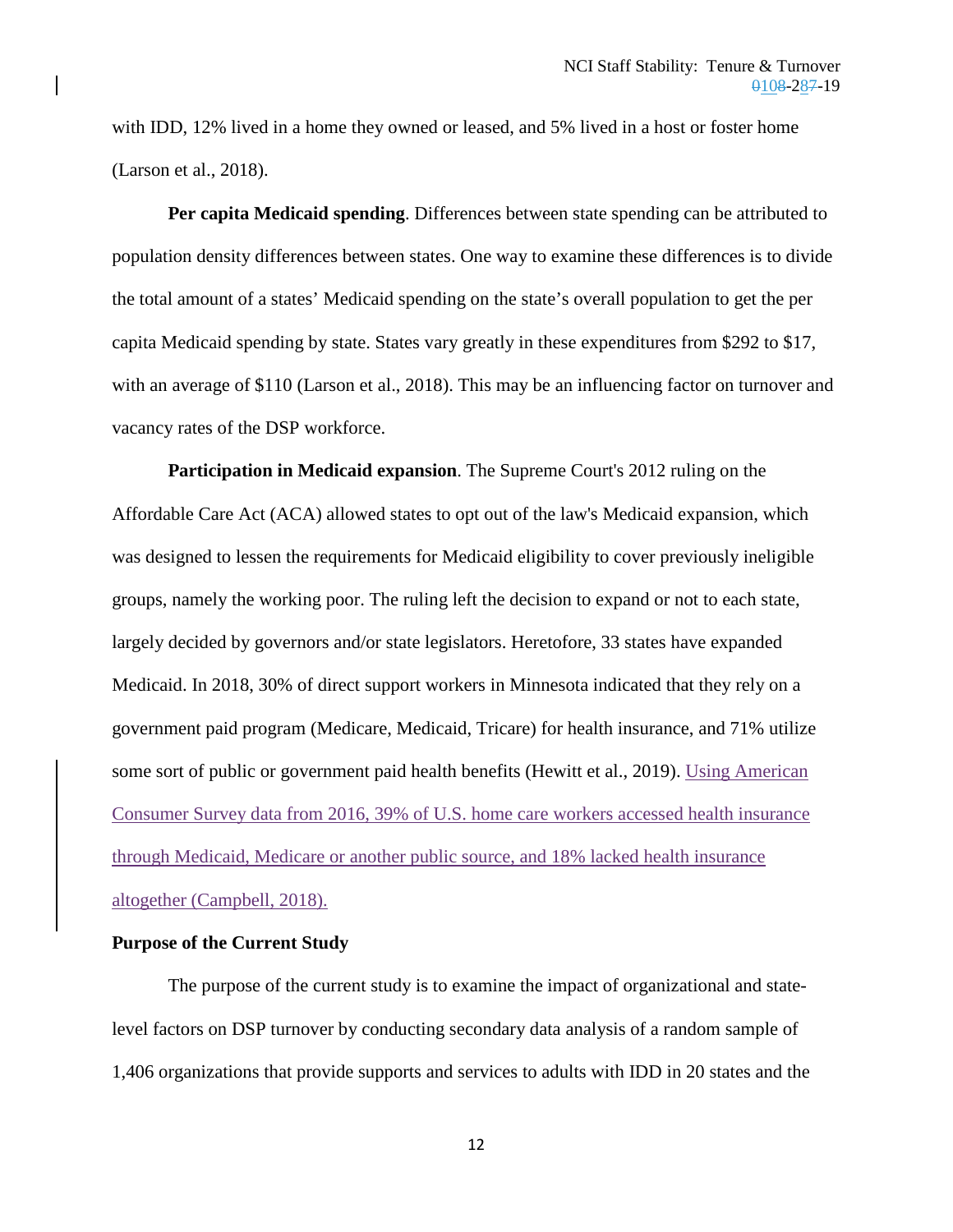District of Columbia using the NCI 2016 Staff Stability Survey. This study seeks to describe and evaluate trends in: (1) the rate of overall DSP turnover in 2016; and (2) the percentage of DSP early turnover, defined as those who left their position in less than six months from their date of hire. Organizational and state-level factors related to each are examined. The two research questions included:

- 1. What are the organizational level predictors of turnover, as controlled for by vacancy rate, number of services provided, and organizational size?
- 2. What state factors are related to organizational level predictors of turnover, as controlled for by vacancy rate, number of services provided, and organizational size?

## **Method**

## **Instrument: NCI 2016 Staff Stability Survey**

National Core Indicators (NCI) is a combined effort of 20 years between the National Association of State Directors of Developmental Disabilities Services (NASDDDS) and the Human Services Research Institute (HSRI). Their work measuring and tracking results by state for adults ages 18 and older with intellectual and developmental disabilities (IDD) began in 1997. In 2013, they began an additional effort with a small group of states to collect data on DSP vacancy and turnover rates among provider agencies that administer direct support to adults with IDD through their NCI Staff Turnover survey tool. That tool was converted to a more comprehensive survey focusing on DSP workforce issues (e.g., benefits, wages, retention, and recruitment activities). Input was gathered from experts in the field, two rounds of focus groups were conducted with provider agencies, and a pilot test was conducted in two states in 2014 for the purposes of refining the survey. It was first released to collect 2014 data (NCI, 2014). Data are used to provide information to states that will help reduce the costs related to staff turnover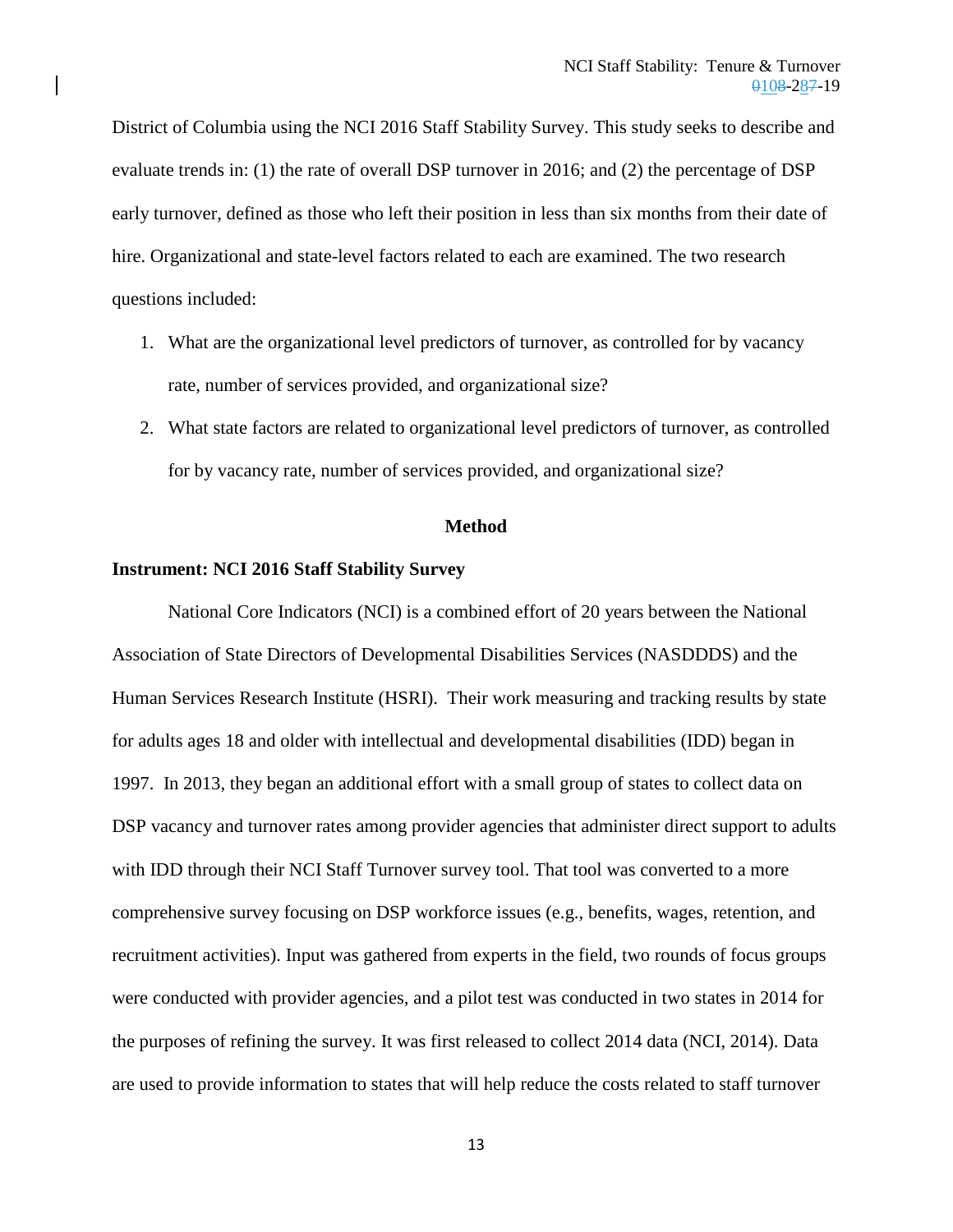as well as the impact turnover has on the quality of the supports consumers receive. An increasing number of states participate in the NCI Staff Stability Survey since its pilot in 2014 (NCI, 2016). The data also provide a mechanism to measure state improvement (HSRI & NADDDS, 2018). The 2016 Staff Stability Survey asks questions of the leadership of provider organizations in participating states related to DSP current staff, staff separations, status (full- or part-time) of staff, hours worked, wages, and benefits.

#### **Sample**

**State Selection.** Data were collected from 20 states and the District of Columbia that voluntarily participated in the NCI program in 2016. States included: AL, AZ, CT, GA, HI, IL, IN, MD, MO, NE, NY, OH, OR, PA, SC, SD, TN, TX, UT, VT, and DC. Ohio collected data separately for ICF/ID funded supports and HCBS waiver funded supports. These data were combined for the current analyses. Data were gathered for the time period from January 1, 2016 to December 31, 2016. Sampling methods varied for each state; however, most states surveyed all agencies providing direct support services to adults with IDD. See Appendix B in the NCI Staff Stability 2016 Report for specific state methods (HSRI & NADDDS, 2018).

Participants. Across the states, there were 3,222 provider agencies that completed the 2016 Staff Stability Survey. Due to missing data, the listwise number of providers assessed for this study was 1,410 for early turnover and 1,618 for annual turnover from 20 states and the District of Columbia.

**Variables.** Table 1 shows descriptive statistics on all variables in this study. The outcomes examined were annual DSP turnover, and percentage of those DSPs who were employed in their position for less than six months. Turnover was computed using a formula for annual crude separation rate, which is calculated using three variables: the number of DSPs who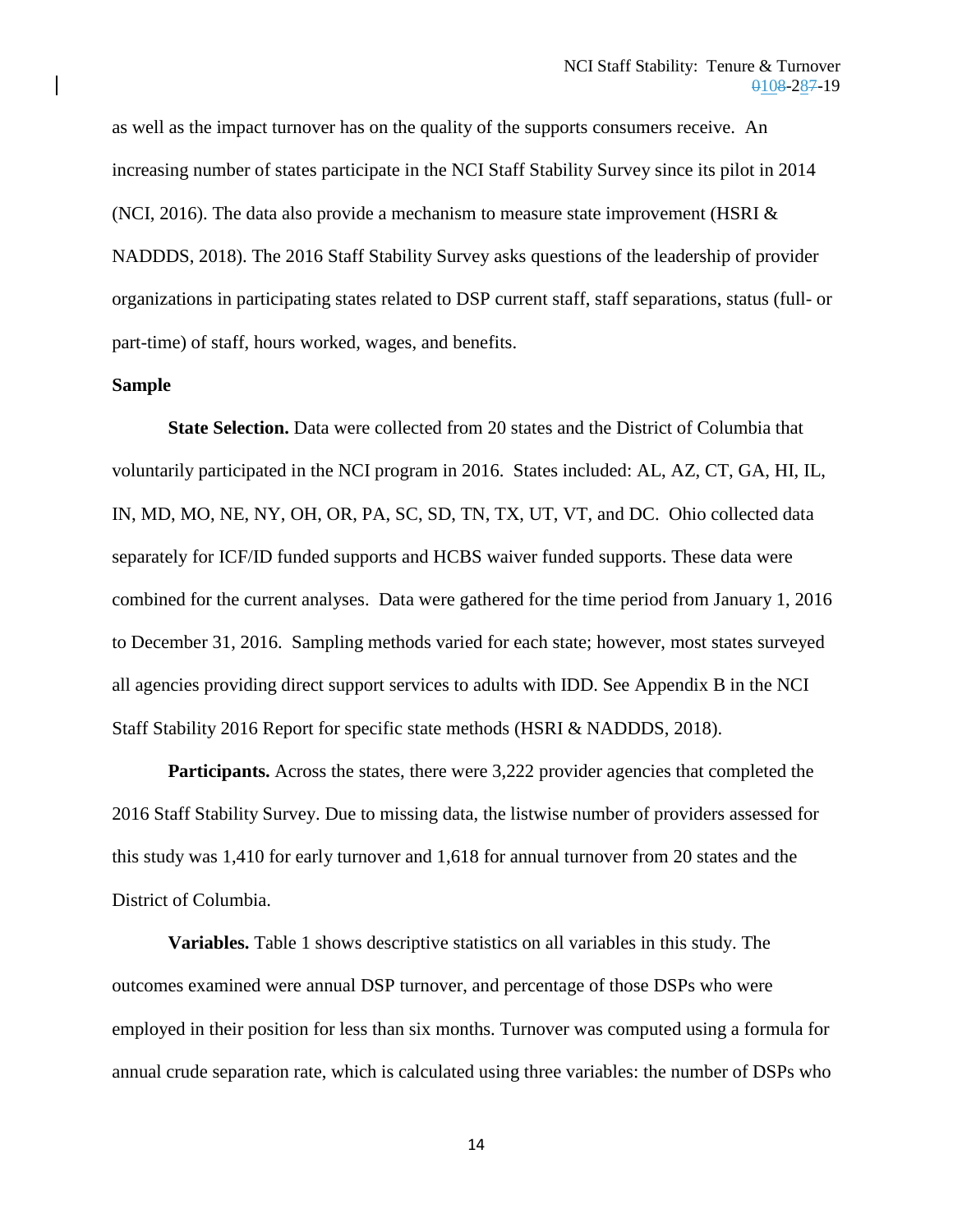left their position for any reason in the calendar year divided by the total number of DSPs employed plus the number of DSP vacancies. This is multiplied by 100 to yield a percentage of DSP turnover. This formula has been used widely in studies within and outside of the long-term services and supports industry (Bogenschutz et al, 2015, Larson & Sedlezsky, 2015). As seen in Table 1, at the organization level, average DSP turnover in the last 12 months was 24.58%.

Early turnover in this study is defined as the percentage of DSPs who turned over in the previous year and who had been employed in their position for less than six months from their date of hire. Early turnover was computed using the number of DSPs who left their position within six months of hire in the calendar year by the total number of DSPs who left their position that same year. This number was multiplied by 100 to yield a percent. Of those DSPs who left their positions, an average of 19.58% left within six months of hire.

Five organizational level predictors of the outcomes were examined. Descriptive statistics for these are also presented in Table 1.

*Wages*. This was a single item asking the average wages for DSPs across all services and settings. The average DSP hourly wage was \$11.68.

*Percent providing Paid Time Off*. Individual items asked if the organization provided eligible DSPs paid time off, paid sick time, and/or paid vacation. If an answer of 'yes' was provided for any of these items, a code of 1 'yes, offers for paid time off' was assigned. If a 'yes' answer was not provided, a code of 0 'no, does not offer paid time off' was assigned. Eighty-six percent organizations offered paid time off.

*Overtime Hours per DSP*. This was a single item asking the total number of overtime hours paid to DSPs between January 1, 2016 and December 31, 2016, which was divided by the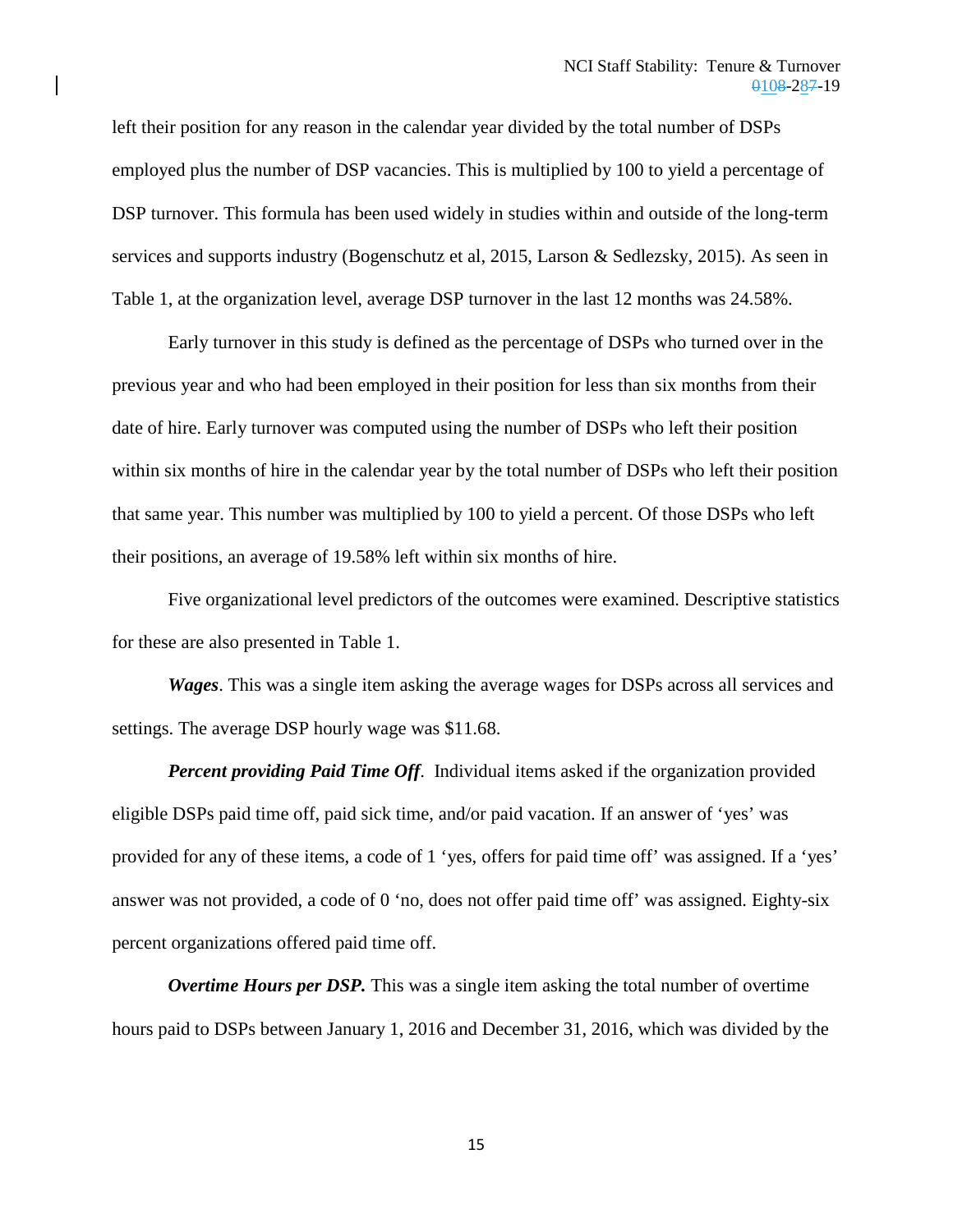total number or DSPs employed over that time period. The average number of overtime hours was 138.97 hours per DSP in the calendar year.

*Percent Providing Health Insurance*: This was a single item asking if the organization provided eligible DSPs health insurance coverage. If an answer of 'yes' was provided, a code of 1 'yes, offers health insurance coverage' was assigned. If a 'yes' answer was not provided, a code of 0 'no, does not off health insurance coverage' was assigned. Seventy-six percent of organizations offered health insurance to some or all DSPs.

*Percent of Part-Time DSPs*. This was created dividing the number of part-time DSPs by the total number of DSPs. On average, 35% of DSPs in an organization worked part-time.

Table 1

Three covariates were examined.

*Vacancy Rate.* DSP vacancy rate was calculated using two variables: number of DSP vacancies and total number of DSPs employed. Vacancy rate was computed by dividing the total number of funded positions currently vacant by the total number of funded positions at the site (the number of DSPs employed plus the number of vacant positions). The result was multiplied by 100 to yield a percent (Larson & Sedlezsky, 2015). The average vacancy rate was 10%.

*Number of Service Types Provided***.** Each organization was asked if it provided: (1) residential, (2) day/employment, and/or (3) non-residential supports and services. This variable was a count ranging from 0 to 3 types of services provided. The average number of service types provided was 1.49.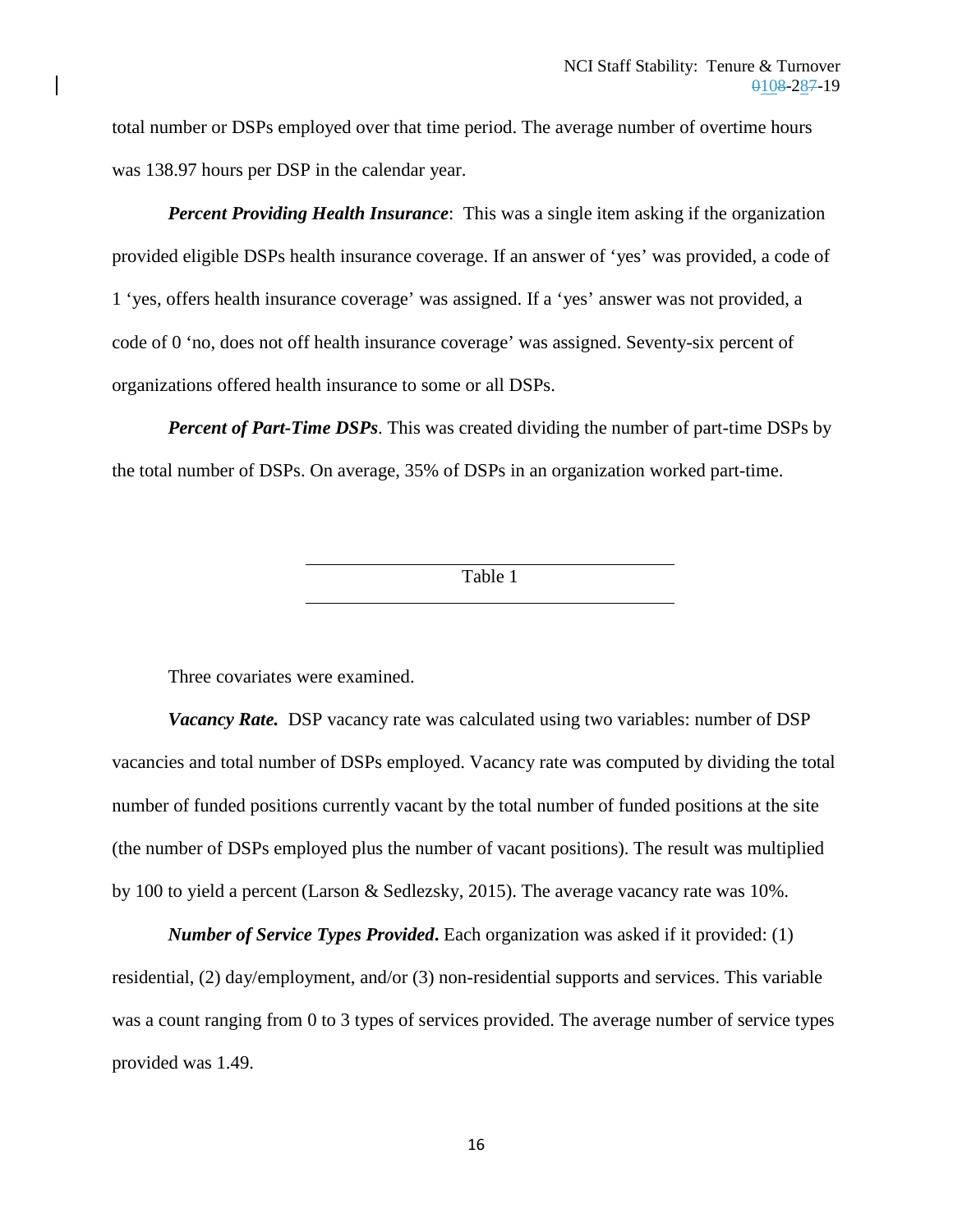*Staff Size***.** This was a single variable that asked the total number of staff on the organization's payroll as of December 31, 2016. The average staff size was 213.73. This includes different kinds of staff, such as administration, human resource, clinical, nursing, and others that were on the organization's payroll on this date.

Six state-level predictors were considered for these analyses.

*Residence size*. Three variables were created regarding the number of people and/or setting, where a person who receives services lives. These variables were drawn from the Residential Information Systems Project (RISP) data (Larson et al., 2018). Three variables were: the percent of individuals living in organizations with 16 or more individuals with IDD, the percent of individuals with IDD who live in family homes, and the percent of individuals with IDD who live in individual or group settings (e.g., own home, agency apartment, etc.). At the state level, the average number of individuals living in Intermediate Care Facilities (ICF), individualized, and family settings was 17.86%, 31.71%, and 48.52%, respectively.

*Per Capita Medicaid Spending.* This variable came from RISP data (Larson et al., 2018). It represents annual Medicaid expenditures per state resident (including home and community based services and institutional care facility services). The average annual per capita spending by state was \$163.90.

*Unemployment rate*. This variable comes from the American Community Survey (ACS), a data collection project completed yearly by the U.S. Census Bureau (2016). One-year estimates of unemployed individuals of working age, living in the state during 2016 from ACS was used to determine this variable. The average unemployment rate was 6.83%.

*Medicaid Expansion.* Data from the Advisory Board, a global healthcare think tank in operation since 1979 [\(https://www.advisory.com/daily-briefing/resources/primers/medicaidmap\)](https://www.advisory.com/daily-briefing/resources/primers/medicaidmap)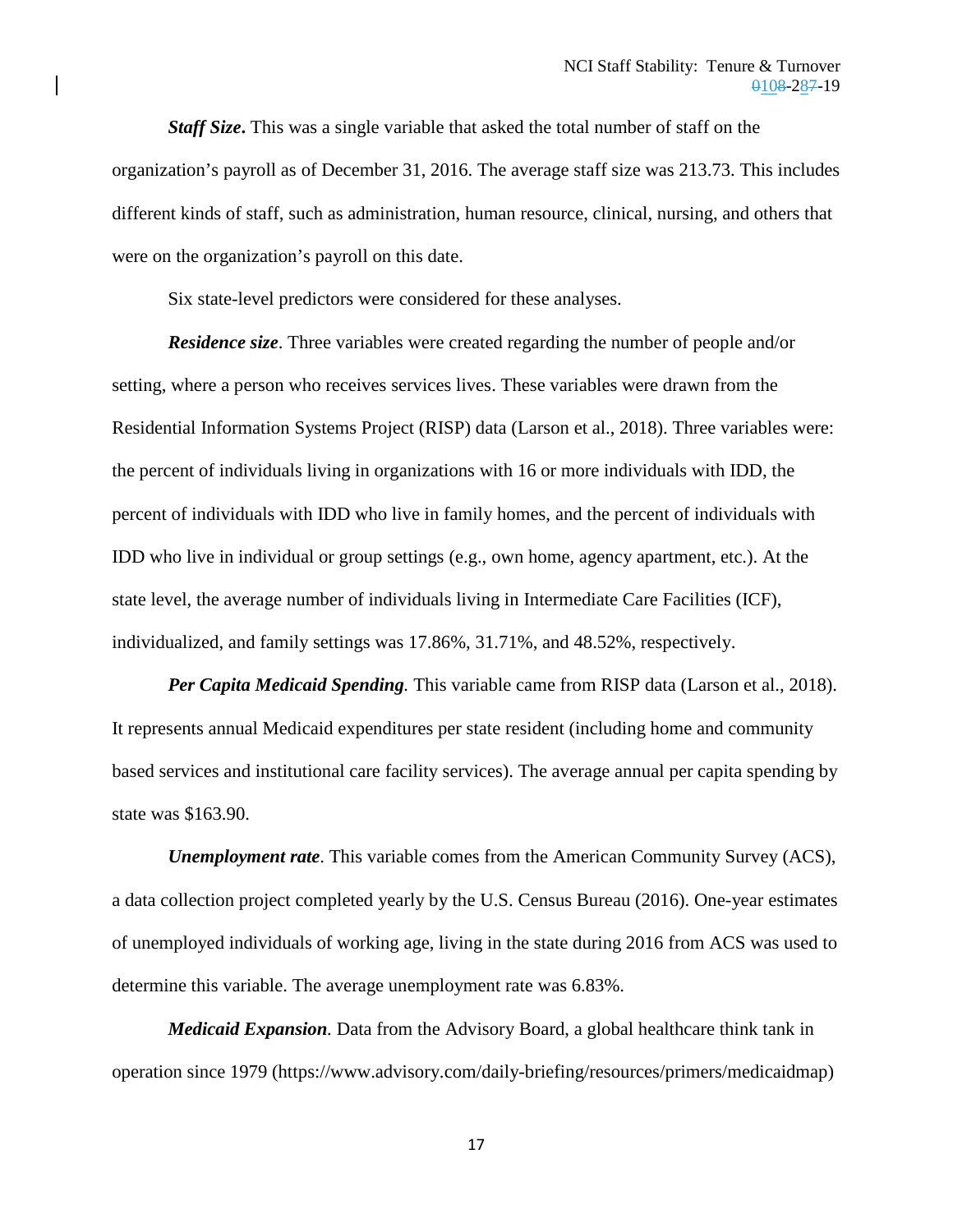were used to determine this variable. If a state included in our analysis expanded Medicaid before January 2016, a code of '1' was assigned. If a state opted out of Medicaid expansion or did not expand before January 2016, a code of 0 was assigned. Just over half (57%) of states had accepted Medicaid expansion by 2016.

*State Weight*. There were five states (AL, AZ, CT, PA, and TX) that did not meet the margin of error criteria established by the Human Services Research Institute (HSRI) that administers NCI. HSRI used a sampling estimation program

[\(http://www.raosoft.com/samplesize.html\)](http://www.raosoft.com/samplesize.html) based on the number of providers within each state to create an estimate of the minimum number of provider surveys completed in order to reach a 95% confidence level. In order to include as many states as possible, a weighting variable was created, i.e. the percent of the surveys completed that met this minimum required number. For example, the lowest response percent was 16%, which indicates that only 16% of the required surveys were completed. By weighting the model using this percentage, this study was able to temper the results from states with low response rate (thus mitigating their impact on overall estimates), but still include their data in the study analysis. The average state weight in this study was  $0.78$  (SD = 0.20, range 0.16-1.00).

#### **Analysis**

Descriptive statistics and Hierarchical Linear Modeling (HLM) were computed using HLM 7.0 (Raudenbush et al., 2013). HLM models were used to examine the effect of predictors across two levels of analysis on the two workforce outcomes of early and annual turnover. Restricted Maximum Likelihood (RML) was used as the estimation method because of the relatively small sample size for the level-two predictors (Raudenbush & Bryk 2002). The final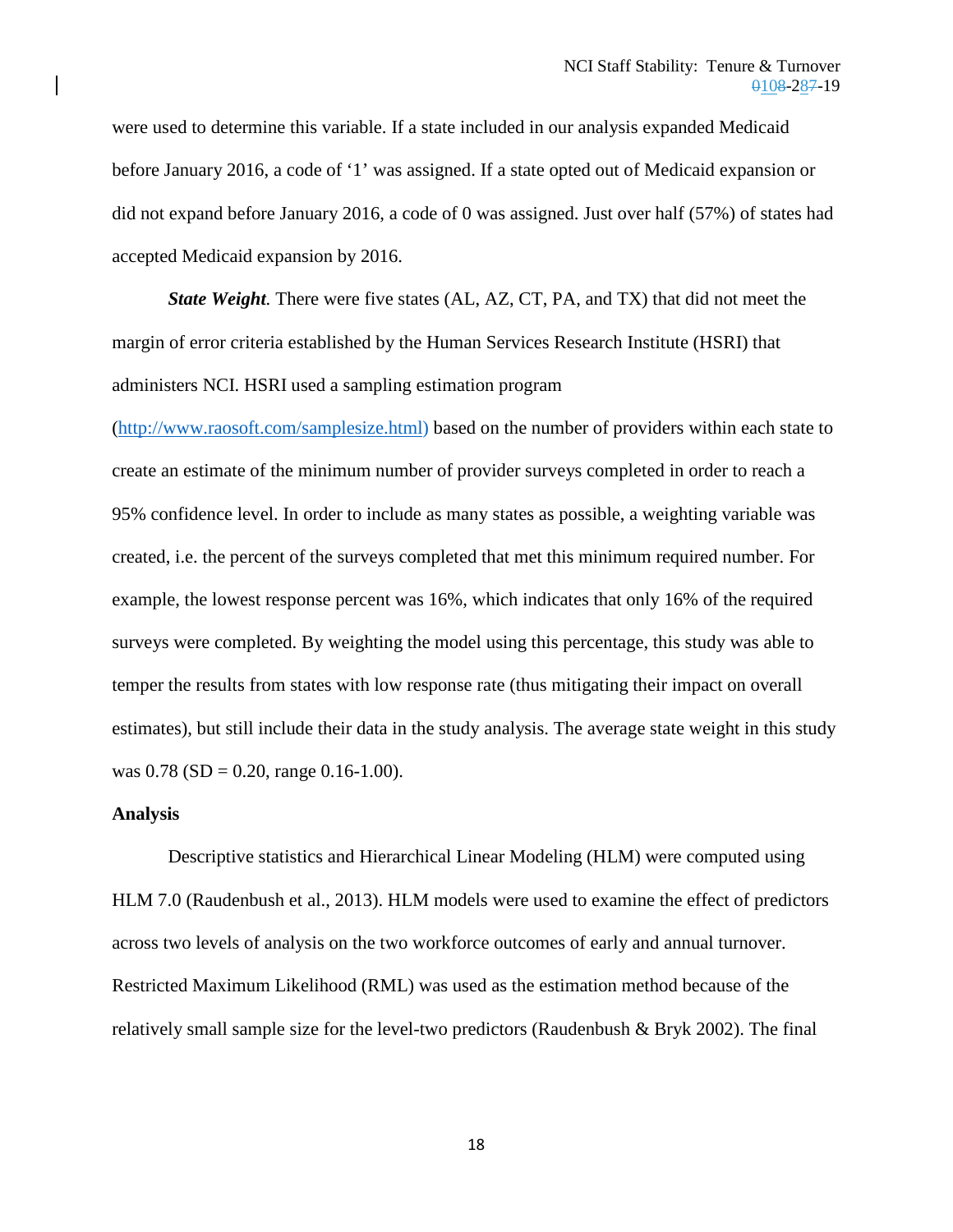analysis was based on 20 states and the District of Columbia. All analyses were evaluated using  $\alpha$  = 0.05. All models used robust standard errors.

Multilevel models incorporate higher level predictors by taking into account the contribution of each level of analysis (Raudenbush & Bryk, 2002). This process allows for the explanation of variability due to group or cluster effects by modeling lower level intercepts and slopes based on group level variables. HLM accounts for the interdependence of observations by partitioning the variance of a dependent variable, such as turnover rates, into hierarchical levels. Therefore, it improves estimation of parameters given by the GLM approach (Raudenbush  $\&$ Bryk 2002). This improvement is due to variance being explained by characteristics of providers (level 1) and variables specific to states (level 2).

#### **Results**

This study attempted to fit state-level variables at level 2 of HLM for both annual DSP turnover and early turnover. For early turnover, the model did not converge and the exhausted attempt at estimating level 2 (state level) variables produced a model fit that was below the intercept-only model and with an overall model significance level of about .50. These results strongly suggest that level 2 estimates are likely random for this model. Thus, only level 1 estimates for early DSP turnover are presented.

Table 2

As seen in Table 2, at the organizational level, a higher percent of leavers within six months of tenure is significantly related to less offering of PTO (p=0.025), less offering of health insurance ( $p<0.001$ ), higher vacancy rates ( $p<0.001$ ), higher proportion of part-time DSPs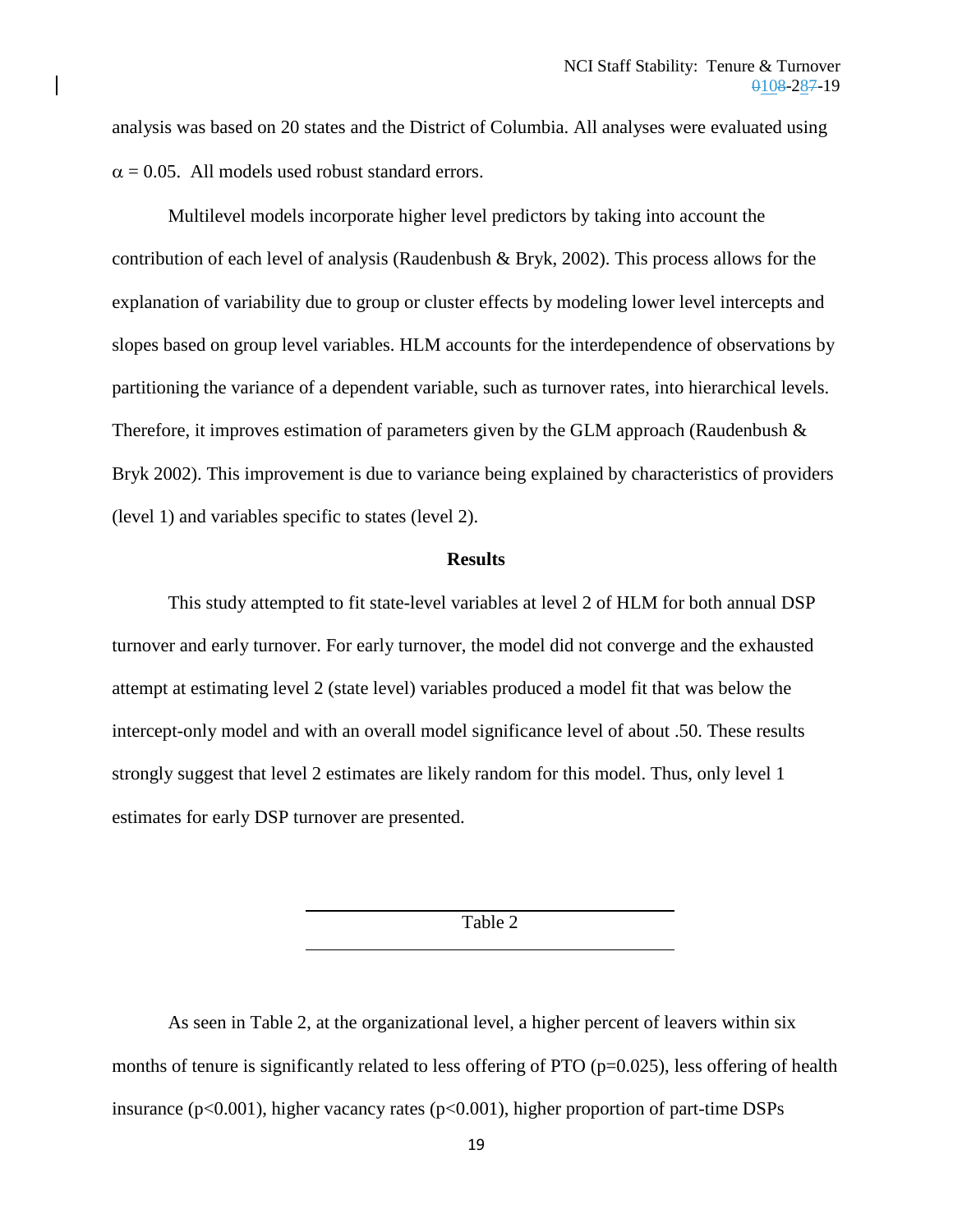$(p<0.001)$ , and lower overall staff sizes  $(p=0.014)$ . PTO and health insurance represent the organization offering the option, not whether the employees were eligible or had taken up the offer.

For annual turnover, the level-2 model converged and produced acceptable model fit. Thus, the full model for turnover is reported.

Table 3

As seen in Table 3, at the organizational level, a higher turnover rate in the last 12 months is significantly related to lower DSP wages  $(p<0.001)$ , and not offering health insurance  $(p=0.037)$ . At the state level, a higher turnover rate in the last 12 months is significantly related to a lower percentage of people living in individualized settings  $(p=0.049)$  and lower per capita spending  $(p<0.001)$ .

Annual DSP turnover and early turnover were both predicted by whether or not an organization offered health insurance for DSPs.

## **Discussion**

This study revealed several important trends related to DSP annual and early turnover of DSPs employed in their position for six months or less. Specifically, there were different factors related to DSP turnover in each model based on DSP tenure. Not surprisingly higher wages and the option of accessing health insurance were related to lower annual turnover rates. A higher percentage of part-time DSP positions in an organization and the organization's offering provide paid time off were also related to higher early turnover rates. While these are initial results based on one year of data, they can inform rate setting in long term services and supports as well as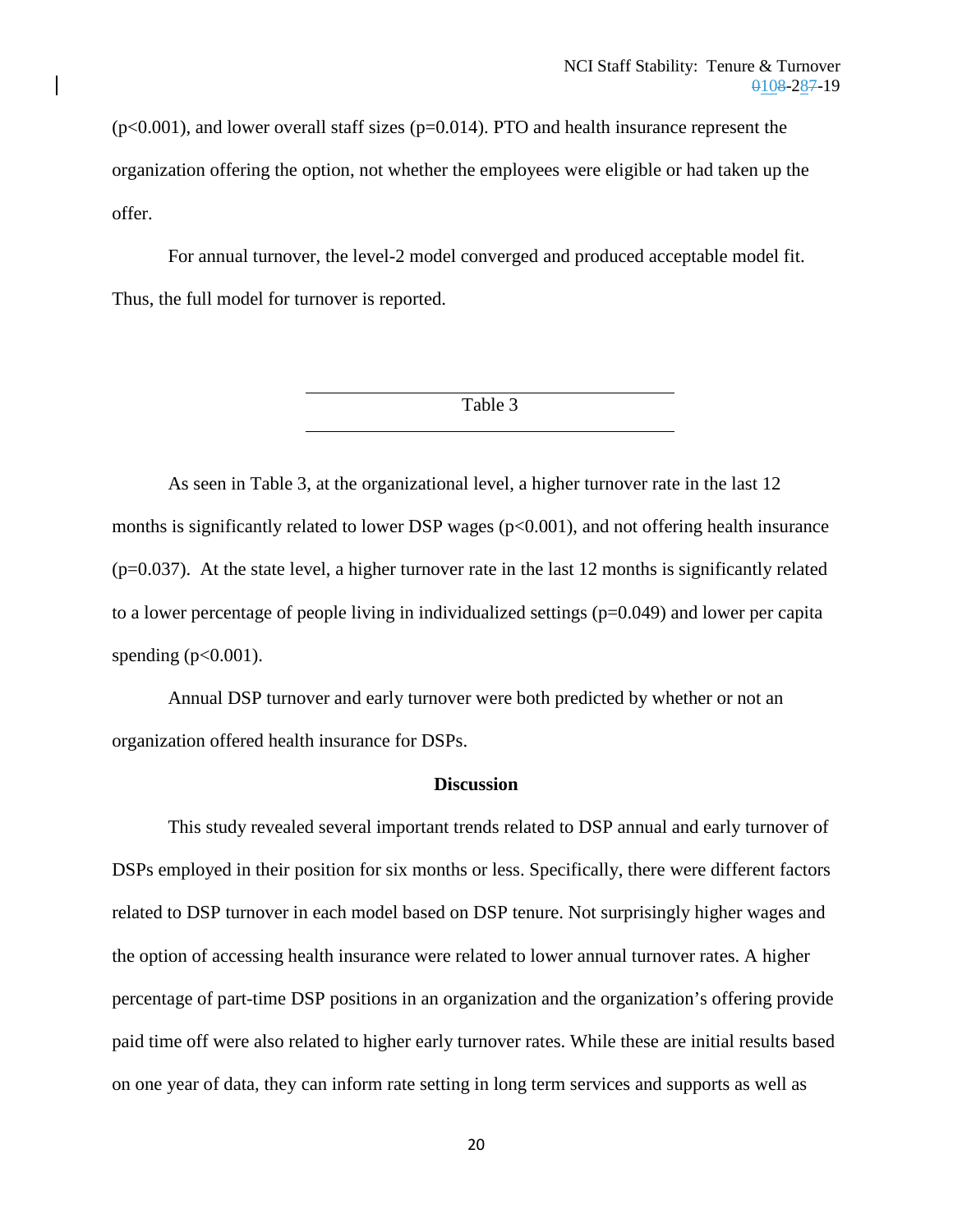hiring and compensation practices in human service organizations. Efforts to better retain DSPs will necessitate increased state and federal spending to increase wages, and access to full time work hours, health insurance and PTO benefits.

In the early DSP turnover model, a lack of provisions of paid time off and health insurance, and having a higher percentage of part time DSP positions in the organization were related to a higher percentage of DSPs who turned over in six months or less. Organizations who had a higher percentage of part time workers also had a higher early turnover rate, although this was not the case for annual turnover. Part time DSPs may be more likely to leave their position if they are able to find full time employment elsewhere, using direct support as a bridge to finding other employment. Organizations have reported that they have a more difficult time retaining DSPs as the unemployment rate decreases (PCPID, 2017; Powers & Powers, 2010). Developing strategies and service models that maximize the use of full time workers and pooled health insurance options may be important strategies for retaining DSPs past six months.

These findings also align with the need to provide health insurance benefits and PTO to part time workers. States included in the 2016 NCI Staff Stability Survey report that around onethird of organizations that provided pooled paid time off, or paid sick or vacation time to DSPs offer this to full time DSPs only (HSRI & NADDDS, 2018). In a recent study of direct support workers in Minnesota, finding a job with access to higher wages or benefits were top reasons that workers reported that DSPs left their positions (Hewitt et al., 2019). Relative to the demands of direct support, other industries that pay similar wages but offer more attractive benefits packages may sway workers from direct support into other industries.

Provision of health insurance was a factor related to higher rates of DSP turnover in both the early turnover model and the annual turnover model. New federal regulations requiring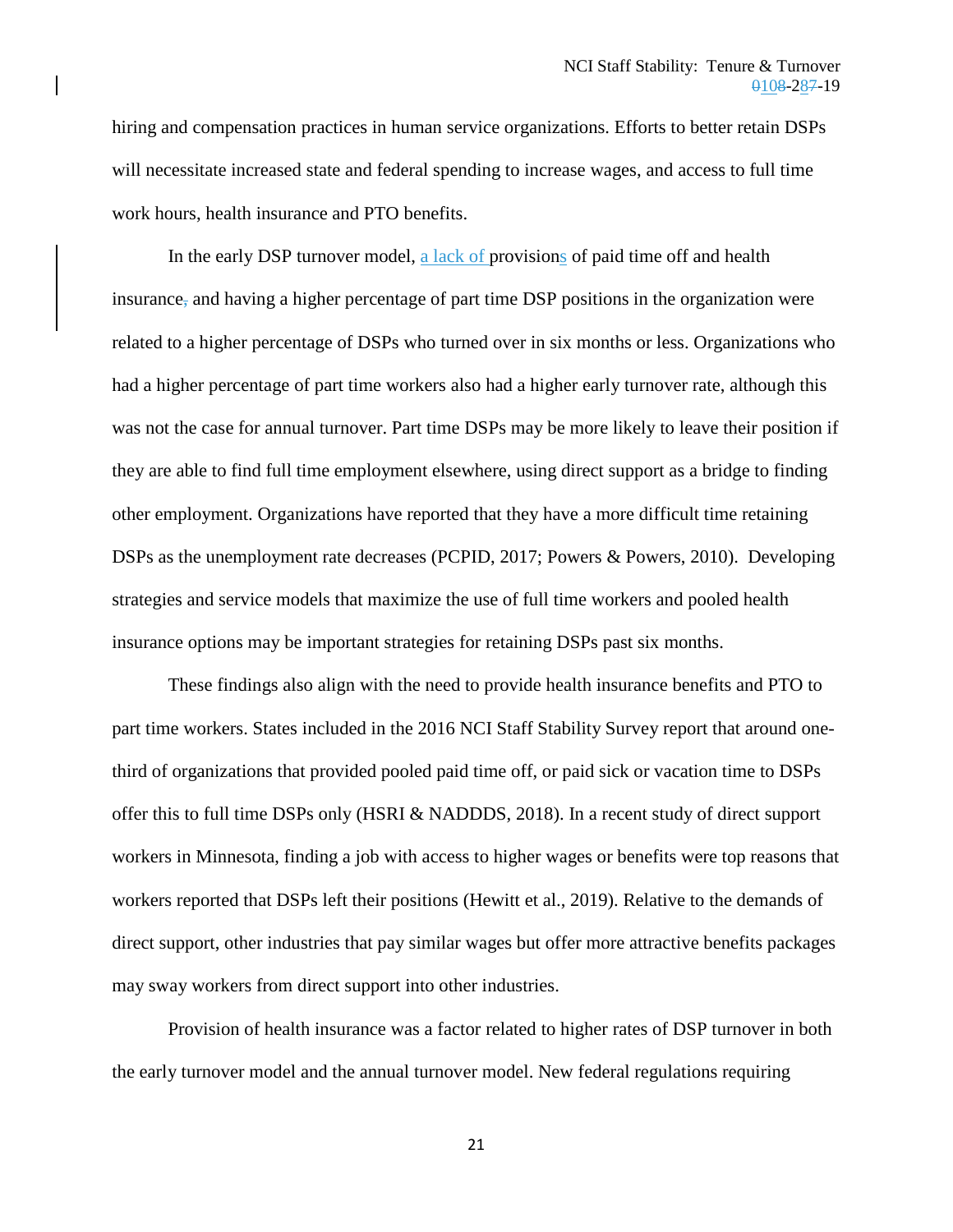people to have health insurance went into effect in 2010 (Patient Protection and Affordable Care Act). People who do not carry health insurance face a penalty on their taxes, if they were not able not verify that they have health insurance. This new law may have played a role in these findings. Furthermore, many DSPs turn to government programs for health insurance. In a recent study in Minnesota, 30% of workers reported they obtained health insurance from government programs. PHI (2015) reports that 52% of workers utilize government health benefits. It is important to pursue a longitudinal analysis to be able to better gauge the impact of this new policy on DSP turnover rates.

It is unsurprising that higher wages are related to a lower percentage of overall DSP turnover. Increasing wages has been shown to be related to lower DSP turnover in previous studies (ANCOR, 2010). Wage rates paid to DSPs have been tracked in recent decades to show that rates of pay have not kept up when adjusting for inflation (Espinoza, 2017). Livable wages take into account geographically-specific costs of living to sustain a family's basic needs, including housing, food, childcare, transportation, health insurance, and other necessities without reliance on government subsidies. For example, the #bFair2DirectCare campaign has advocated for livable wages paid to DSPs in New York state. This campaign has utilized the Massachusetts Institute of Technology (MIT) living wage calculator to determine differences in wages across geographic regions in the state (Nadeau & Glasmeier, 2018). Advocacy for higher wages cannot merely be focused on raising wages, but instead must focus on increased wages at a competitive rate to sustain this workforce over time. Without livable wages, over time DSPs may want to stay in this line of work, but find the rate of pay unsustainable to cover living costs. This may result in DSPs finding a different line of work with higher pay when they would have stayed in their job. Organizations can also support established DSPs by creating career pathways that reward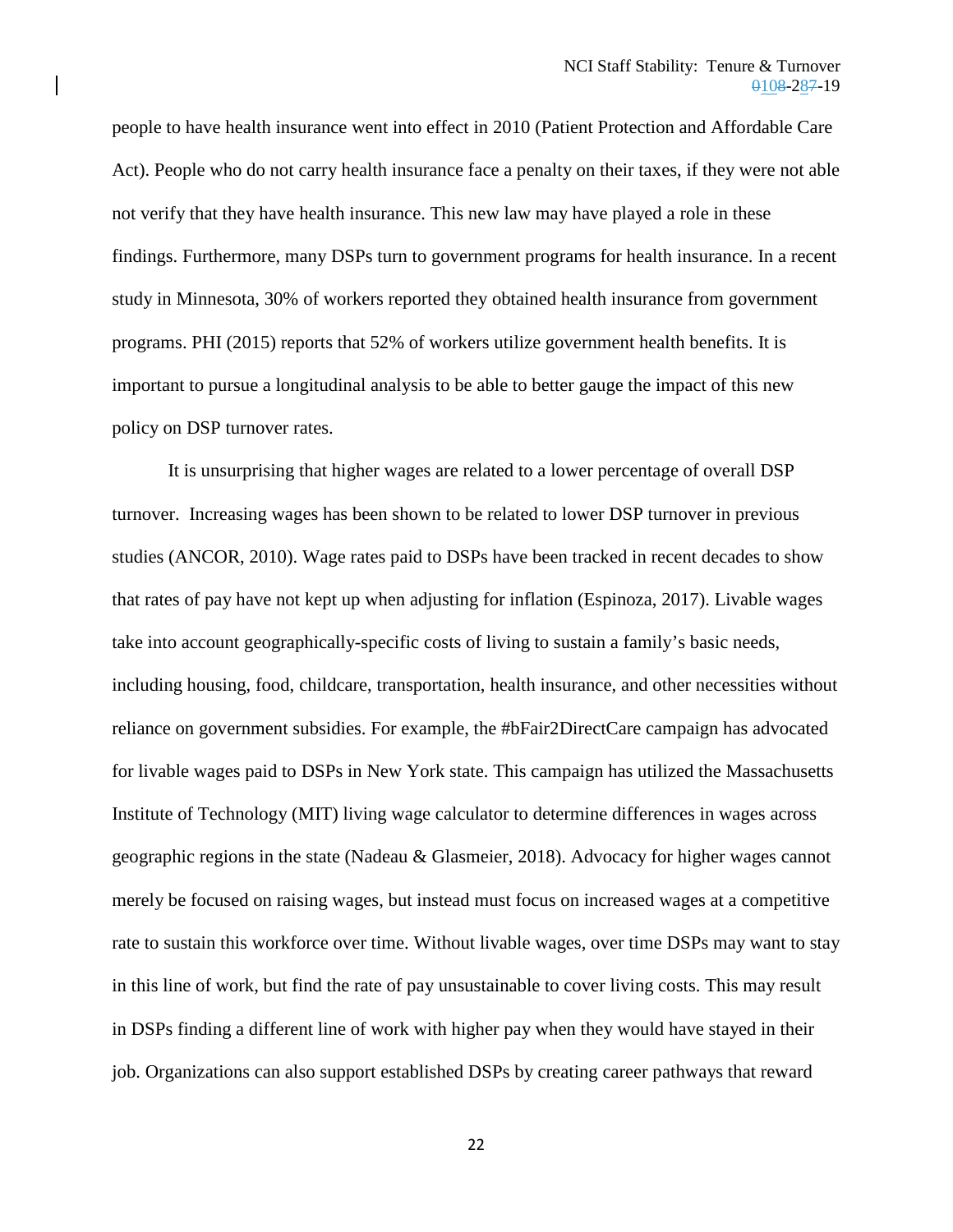increased level of skills with commensurate increases in pay (e.g., Hewitt et al., 2015; Espinoza, 2019). Given the high costs of recruiting and training new direct support staff (Larson et al., 2016; ANCOR, 2010), investment in training and recognizing committed DSPs are important considerations for organizations.

In the United States, there are numerous service industries. These include sanitation, hospitality, environmental protection, and many others. The wages paid to these types of service workers are often higher than those of DSPs. For example, average hourly wages in 2018 for restaurant cooks were \$13.26, waiters and waitresses were \$12.42, janitors and cleaners were \$13.92, landscaping and groundskeepers were \$14.88, and retail sales workers were \$13.61 (Bureau of Labor Statistics, 2019). When unemployment is low and other service jobs are paid higher rates, the ability to recruit people into DSP jobs becomes more challenging. Direct support can be challenging and take a higher level of skill than such jobs that offer higher wages. These competition factors need to be considered when determining rates for long -term services and supports (LTSS) in the intellectual and developmental disability field.

## *State Factors*

Regarding the second research question, *what state factors related to organizational level predictors of turnover, as controlled for by vacancy rate, number of services provided, and organizational size*, these factors were only modeled on overall DSP turnover. Both the higherlower percentages of individuals living in individualized settings and higherthe per capita spending within a state were associated with less turnover.

A greater number of people living in individualized settings were related to lower overall turnover rates. Individualized settings are those with 3 or fewer people living in them. Houseworth, Stancliffe, and Ticha (2018) found that people living in their own home or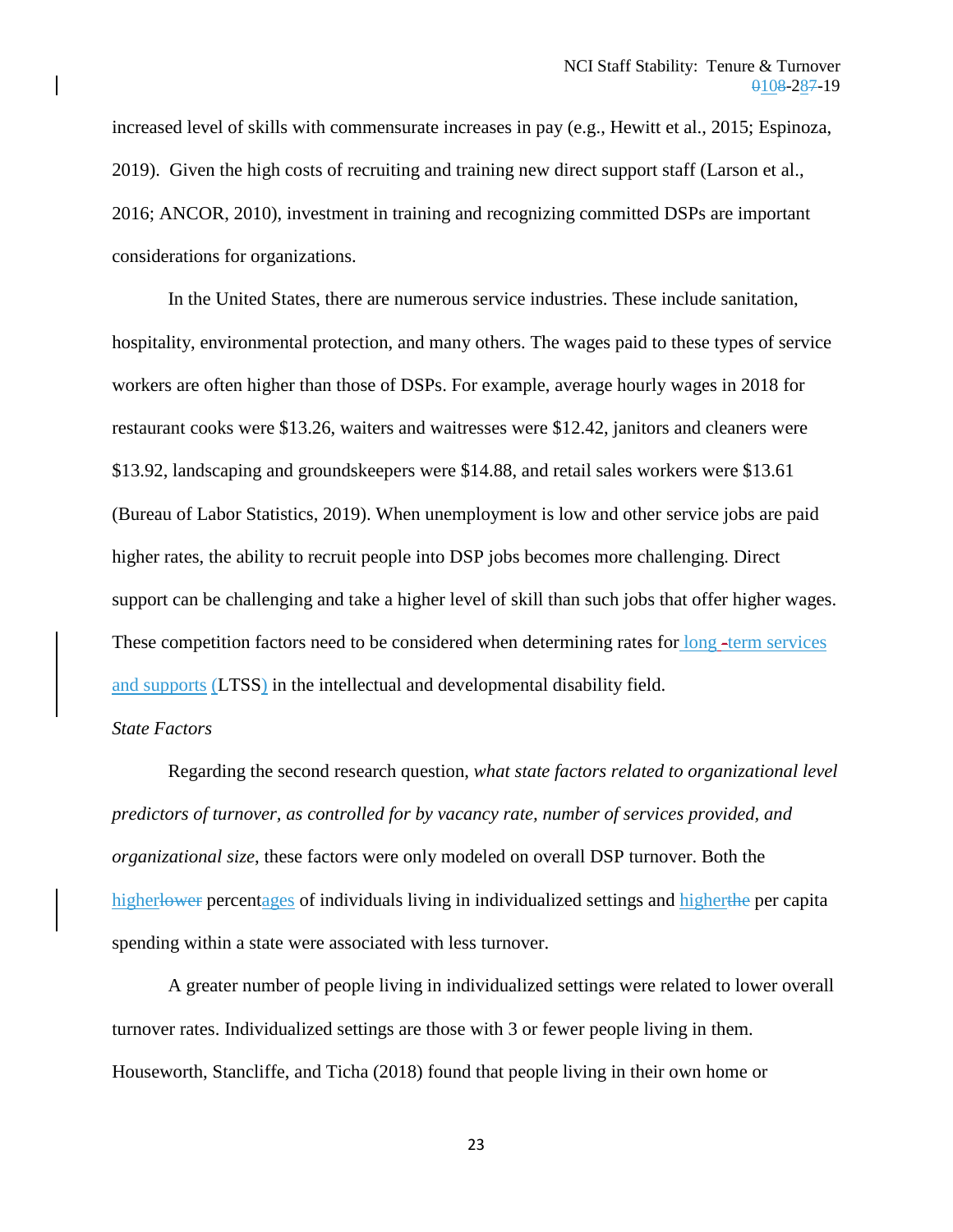apartment was associated with more choice in support options for individuals with IDD. Increased choice is desirable for people receiving supports, and in line with policies (HCBS Settings Rule). It also seems that there is less turnover when DSPs work in more individualized settings which may be related to having the opportunity to really get to know the individuals, being able to plan and implement more individual person centered supports and having less stress with fewer people for which the DSP has high level of responsibility and risk. State systems have been moving continuously toward more individualized supports and continuing this movement may be important for states to address issues of DSP turnover as well.

Higher per capita spending was also associated with less turnover. The states with lower turnover may also be paying higher wages to DSPs. It may also be that per capita spending leads to more consumer satisfaction, which makes working as a DSP more rewarding. It is clear that state (and subsequent federal) investment in long term services and supports will be needed if wages for DSPs are able to increase.

Contrary to previous studies, these analyses did not find that state unemployment rate was related to turnover (Powers & Powers, 2010; Wiener et al., 2009). It is intuitive that when unemployment rates are low, there are fewer workers available to work across all industries, Yet, other factors influence satisfaction and commitment to stay on a job. The demands and accountability aligned with training and credentials for the job, access to and effective support form a supervisor, conflicts with co-workers, and changing demographics are all contributing factors as are wages and benefits (Bogenshutz et al., 2015; Wiener et al., 2009; Lerman et al., 2014; Hewitt et al., 2019). Perhaps these other factors that are known to influence retention are influencing factors here.

#### **Conclusion and Future Direction**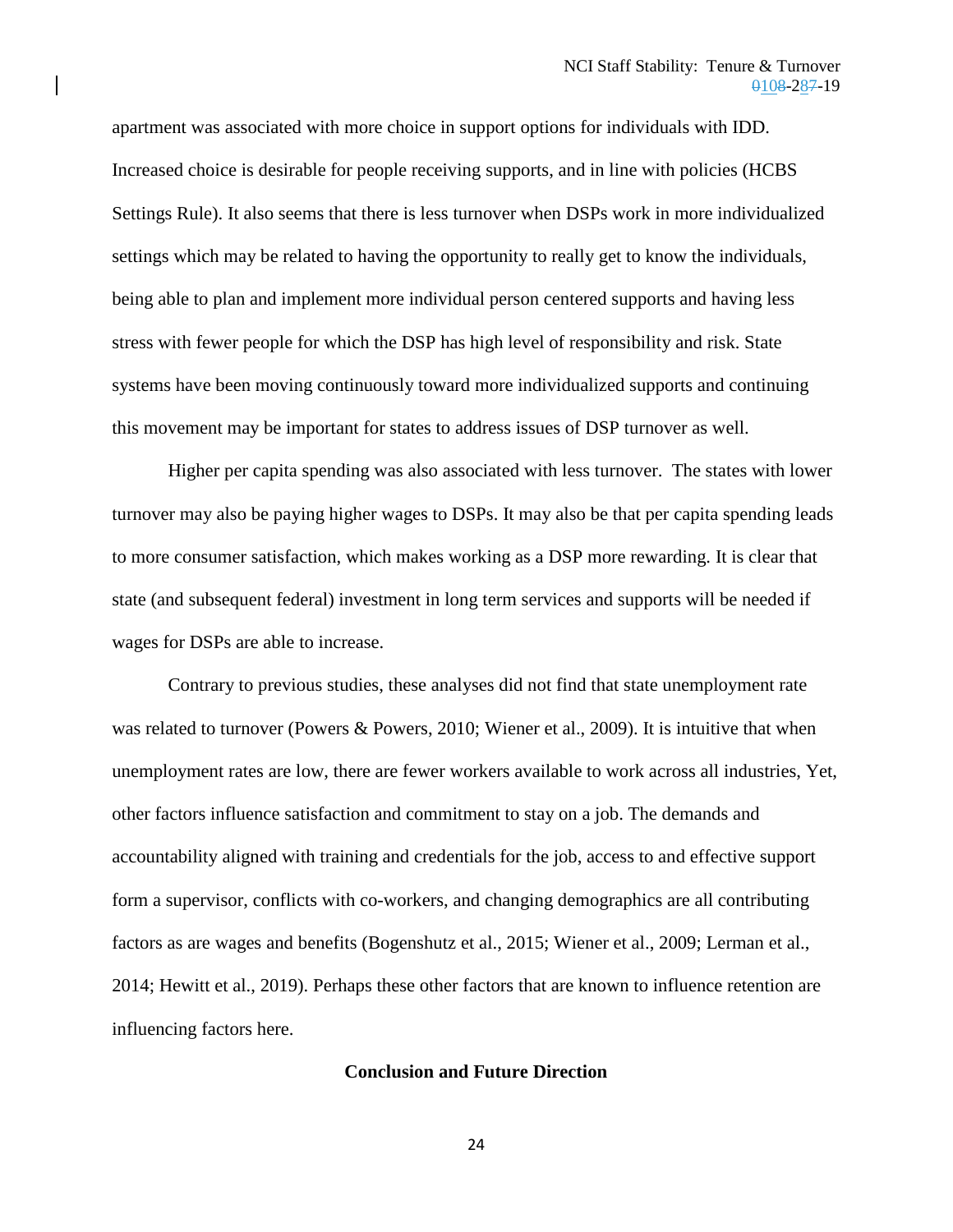This is the first study using NCI Staff Stability Survey data for systematic analysis across multiple states. The results likely indicate that wages and benefits (PTO and health insurance) are critical factors to retaining DSPs in their positions. These are important factors for both states and organizations to address. Yet, further analyses is needed over a longitudinal period to better understand these influencing factors. Additional variables likely to influence retention and turnover must also be included in future studies. Further analyses should examine the uptake of health insurance by DSPs, and survey where DSPs are receiving health insurance, if not from their employer. Another area of examination includes answering the questions, why there is higher turnover of staff working in more individualizes settings, while there was no significant difference for staff in ICFs and working in family settings. Conduct analysis with a larger number of states will provide information that is more generalizable and enable for more robust multi-level analyses.

#### **Limitations**

The small sample size within many states and the low number of states included in the study lead to low fit statistics for 2-level models. More states and providers could make other variables become significant, especially at the state level. It is unclear as to the degree to which providers are actually providing health insurance for their DSP staff. The NCI Staff Stability Survey merely ask if it is offered, not the number or percent of DSPs enrolled who actually use the benefit. The study employed a correlational cross-sectional analysis. Therefore, casual claims cannot be made. The degree to which changes in these factors over time effect staff stability are unknown.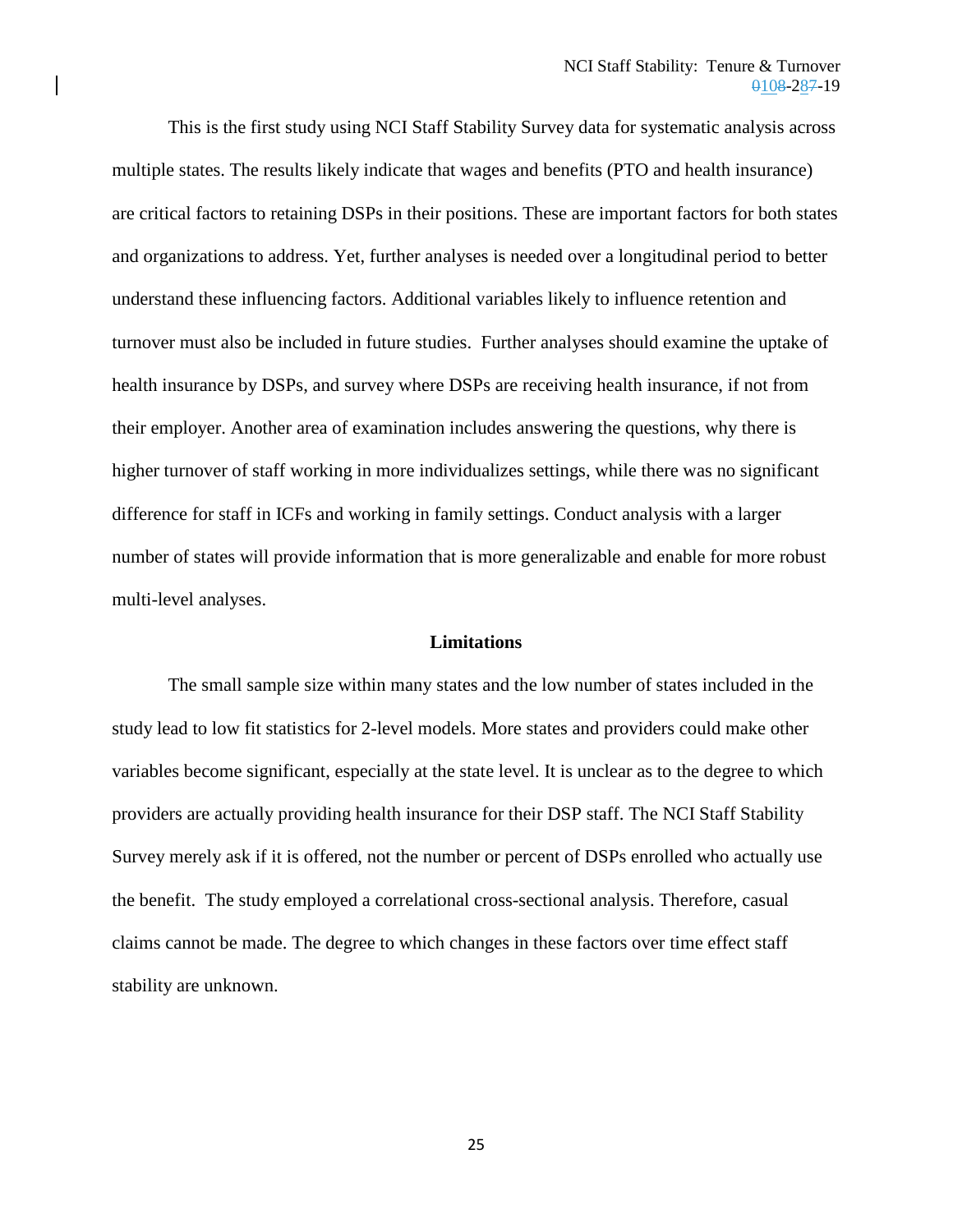## **References**

- Anderson, L, Larson, S.A., Lakin, K.C., & Kwak, N. (2002). Children with disabilities and social roles: An analysis of the 94/95 NHIS-D. *DD Data Brief, 4* (1). Minneapolis: University of Minnesota, Research and Training Center on Community Living.
- Anderson, L.L., Larson, S.A., & Wuorio, A. (2011). *2010 FINDS National Survey Technical Report Part 1: Family Caregiver Survey*. Minneapolis: University of Minnesota, Research and Training Center on Community Living.
- Anderson-Hoyt, J. McGee-Trenhaile, M. Gortmaker, V. (2010). *Direct Support Professional Wage Study: 2009*. Alexandria, VA: ANCOR.
- Assistant Secretary for Planning and Evaluation [ASPE]. (2019) Computations for the 2016 Poverty Guidelines 04/25/2016. Retrieved from [https://aspe.hhs.gov/computations-2016](https://aspe.hhs.gov/computations-2016-poverty-guidelines) [poverty-guidelines.](https://aspe.hhs.gov/computations-2016-poverty-guidelines)
- Bogenschutz, M., Nord, D., & Hewitt, A. (2015). Competency-based training and worker turnover in community supports for people with IDD: Results from a group randomized controlled study. *Intellectual and Developmental Disabilities*, 53(3), 182-195.
- Bogenschutz, M.D., Hewitt, A., Nord, D., Hepperlen, R. (2014). Direct support workforce supporting individuals with IDD: Current wages, benefits, and stability. *Intellectual and Developmental Disabilities, 52,* 317-29. DOI: 10.1352/1934-9556-52.5.317
- Bureau of Labor Statistics [BLS]. (2015). *Economic News Release: Fastest Growing Occupations 2014-24*. Retrieved from<https://www.bls.gov/news.release/ecopro.t05.htm>
- Bureau of Labor Statistics [BLS], U.S. Department of Labor. (2017, February). *Job Openings\_and\_Labor \_Turnover – February 2017*. (News Release USDL-17-0179). Retrieved from [https://www.bls.gov/news.release/pdf/jolts.pdf.](https://www.bls.gov/news.release/pdf/jolts.pdf)
- Bureau of Labor Statistics [BLS]. (2019). May 2018 National Occupational Employment and Wage Estimates United States. Washington, D.C.: Author. Retrieved from [https://www.bls.gov/oes/current/oes\\_nat.htm#35-0000.](https://www.bls.gov/oes/current/oes_nat.htm#35-0000)
- Campbell, S. (2018). U.S. Homecare Workers: Key Facts. Bronx: PHI. Retrieved from [https://phinational.org/resource/u-s-home-care-workers-key-facts-2018/.](https://phinational.org/resource/u-s-home-care-workers-key-facts-2018/)
- Espinoza, R. (2017). *U.S. Home Care Workers: Key Facts.* Bronx: Paraprofessional Healthcare Institute.
- Espinoza, R. (2019). Workforce Matters: The Direct Care Workforce and State-Based LTSS Social Insurance Programs. Bronx: Paraprofessional Healthcare Institute.
- Friedman, C. (2018). Direct support professionals and quality of life of people with intellectual and developmental disabilities. *Intellectual and Developmental Disabilities, 56*. 234-250. doi: 10.1352/1934-9556-56.5.234
- Hensel, J.M, Hensel, R.A., & Dewa, C.S. (2015). What motivates direct support providers to do what they do? *Journal of Intellectual and Developmental Disability, 40*. 297-303. <http://dx.doi.org/10.3109/13668250.2015.1048430>
- Hewitt, A., Macbeth, J., Merrill, B., & Kleist, B. (2018). The direct support workforce crisis: A systemic failure. *Impact, 31.* Retrieved from [https://ici.umn.edu/products/impact/311/Systemic-Failure/#Systemic-Failure.](https://ici.umn.edu/products/impact/311/Systemic-Failure/#Systemic-Failure)

Hewitt, A., Taylor, M., Kramme, J., Pettingell, S., Sedlezky, L. (2015). Implementing Direct Support Professional Credentialing in New York: Final Technical Report. Albany: Office for People with Developmental Disabilities. Retrieved from [https://opwdd.ny.gov/opwdd\\_about/commissioners\\_page/CredentialTechnicalReport.](https://opwdd.ny.gov/opwdd_about/commissioners_page/CredentialTechnicalReport)

Hewitt, A., Pettingell, S., & Kramme, J. (2019). *Minnesota Direct Support Worker Survey 2019*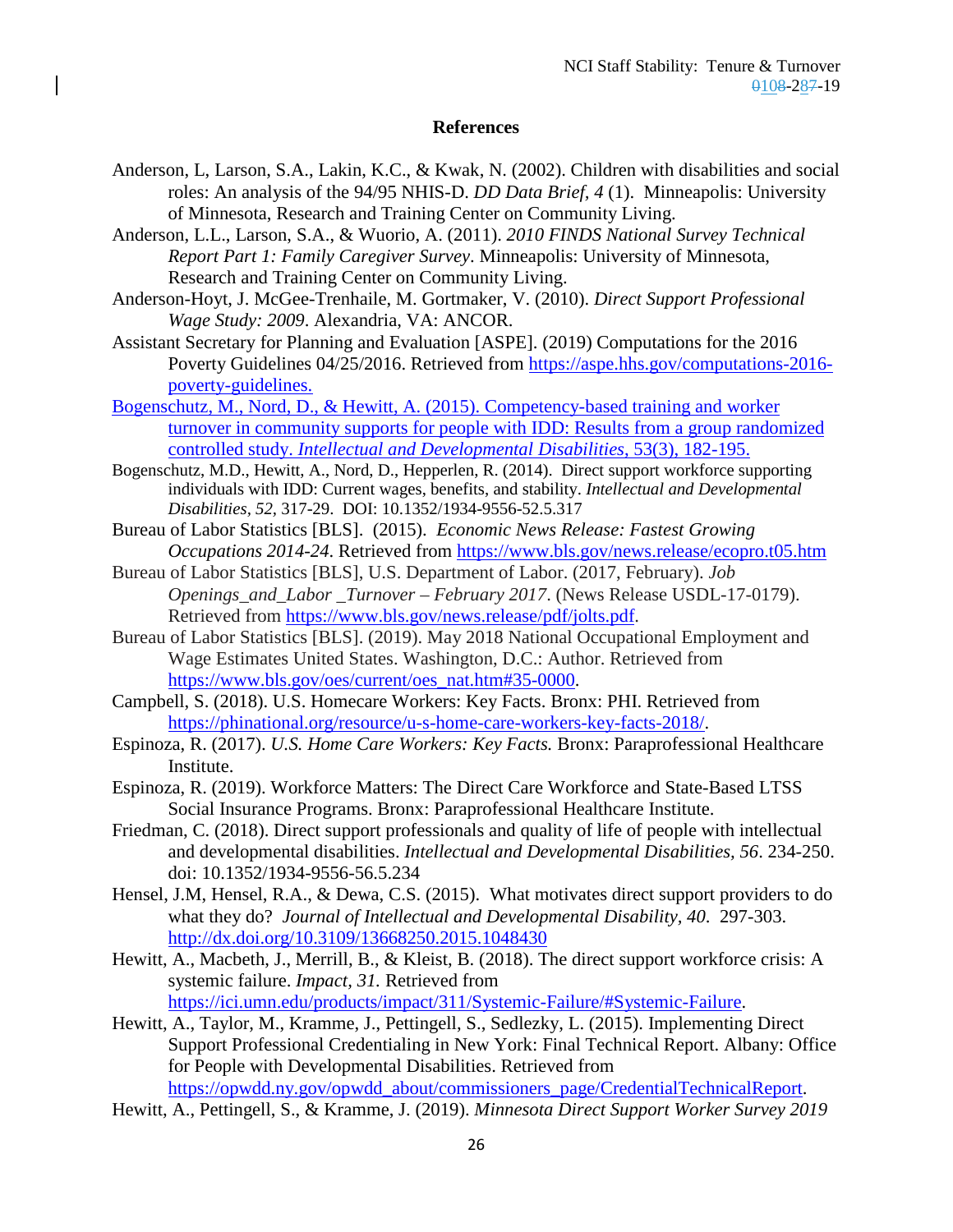*Final Report.* Minneapolis: Institute on Community Integration, Research and Training Center on Community Living. Retrieved from

<https://ici.umn.edu/products/view/kfpN9PofQGWQNrV3FwsfeA>

- Human Services Research Institute & The National Association of State Directors of Developmental Disabilities Services, Inc. [HSRI & NASDDDS]. (2016). *National Core Indicators: 2015 Staff Stability Survey Report*. Cambridge: Retrieved from [https://www.nationalcoreindicators.org/upload/core](https://www.nationalcoreindicators.org/upload/core-indicators/2015_Staff_Stability_Survey_Report_V22.pdf)[indicators/2015\\_Staff\\_Stability\\_Survey\\_Report\\_V22.pdf.](https://www.nationalcoreindicators.org/upload/core-indicators/2015_Staff_Stability_Survey_Report_V22.pdf)
- Human Services Research Institute & The National Association of State Directors of Developmental Disabilities Services, Inc. [HSRI & NADDDS]. (2018). 2016 Staff Stability Report2-2013 ACS Final Report. Retrieved from [http://www.nationalcoreindicators.org/upload/core-indicators/2016 Staff Stability Survey](http://www.nationalcoreindicators.org/upload/core-indicators/2016%20Staff%20Stability%20Survey%20Report%20Final.pdf)  [Report Final.pdf.](http://www.nationalcoreindicators.org/upload/core-indicators/2016%20Staff%20Stability%20Survey%20Report%20Final.pdf)
- Larson, S.A., Eschenbacher, H.J., Anderson, L.L., Taylor, B., Pettingell, S., Hewitt, A., Sowers, M., & Bourne, M.L. (2018). In-home and residential long-term supports and services for persons with intellectual or developmental disabilities: Status and trends through 2016. Minneapolis: University of Minnesota, Research and Training Center on Community.
- Larson, S.A., Hewitt, A.S., & Lakin, K.C. (2004). Multiperspective analysis of workforce challenges and their effects on consumer and family quality of life. *American Journal on Mental Retardation, 109.* 481-500.
- Larson, S. & Sedlezsky, L. (2015). Assessing retention outcomes. Research Training Center on Community Living, Institute on Community Integration, University of Minnesota. [https://ici.umn.edu/products/docs/TurnoverCalculator.pdf.](https://ici.umn.edu/products/docs/TurnoverCalculator.pdf)
- Minnesota Olmstead Subcabinet. (in press). *Recommendations to Expand, Diversify, and Improve Minnesota's Direct Care and Support Workforce*.
- Mittal, V., Rosen, J., Leana, C. (2009). A dual-driver model of retention and turnover in the direct care workforce. *Gerontologist, 49.* 623-634. doi:10.1093/geront/gnp054
- Nadeau, C.A. & Glasmeier, A.K. (2018). Living wage calculator: User's guide/technical notes. Cambridge, MA: Massachusetts Institute of Technology. Retrieved from [http://livingwage.mit.edu/resources/Living-Wage-User-Guide-and-Technical-Notes-](http://livingwage.mit.edu/resources/Living-Wage-User-Guide-and-Technical-Notes-2018.pdf)[2018.pdf.](http://livingwage.mit.edu/resources/Living-Wage-User-Guide-and-Technical-Notes-2018.pdf)
- National Academies of Sciences, Engineering, and Medicine. (2016). *Strengthening the workforce to support community living and participation for older adults and individuals with disabilities: Proceedings of a workshop.* Washington, DC: The National Academies Press. doi: 10.17226/23656
- Paraprofessional Healthcare Insititute [PHI]. (2015). *Paying the Price: How Poverty Wages Undermine Home Care in America*. Bronx: Author.
- Patient Protection and Affordable Care Act, 42 U.S.C. § 18001 et seq. (2010).
- Pettingell, S., Kramme, J., & Hewitt, A. (2019). Minnesota Direct Support Workforce 2018 Final Report. St. Paul: Minnesota Department of Human Services. Retrieved from [https://ici.umn.edu/products/view/bwnaz1lbT5mFOi8uvVvvrg.](https://ici.umn.edu/products/view/bwnaz1lbT5mFOi8uvVvvrg)
- PHI Policy Works [PHI]. (2014). *Facts 1: Occupational Projections for Direct-Care Workers, 2012-2022*. Bronx, NY: Author.
- Powers, E.T. & Powers, N.J. (2010). Causes of caregiver turnover and the potential effectiveness of wage subsidies for solving the long-term care workforce 'crisis'," *The B.E. Journal of Economic Analysis & Policy*, *10.*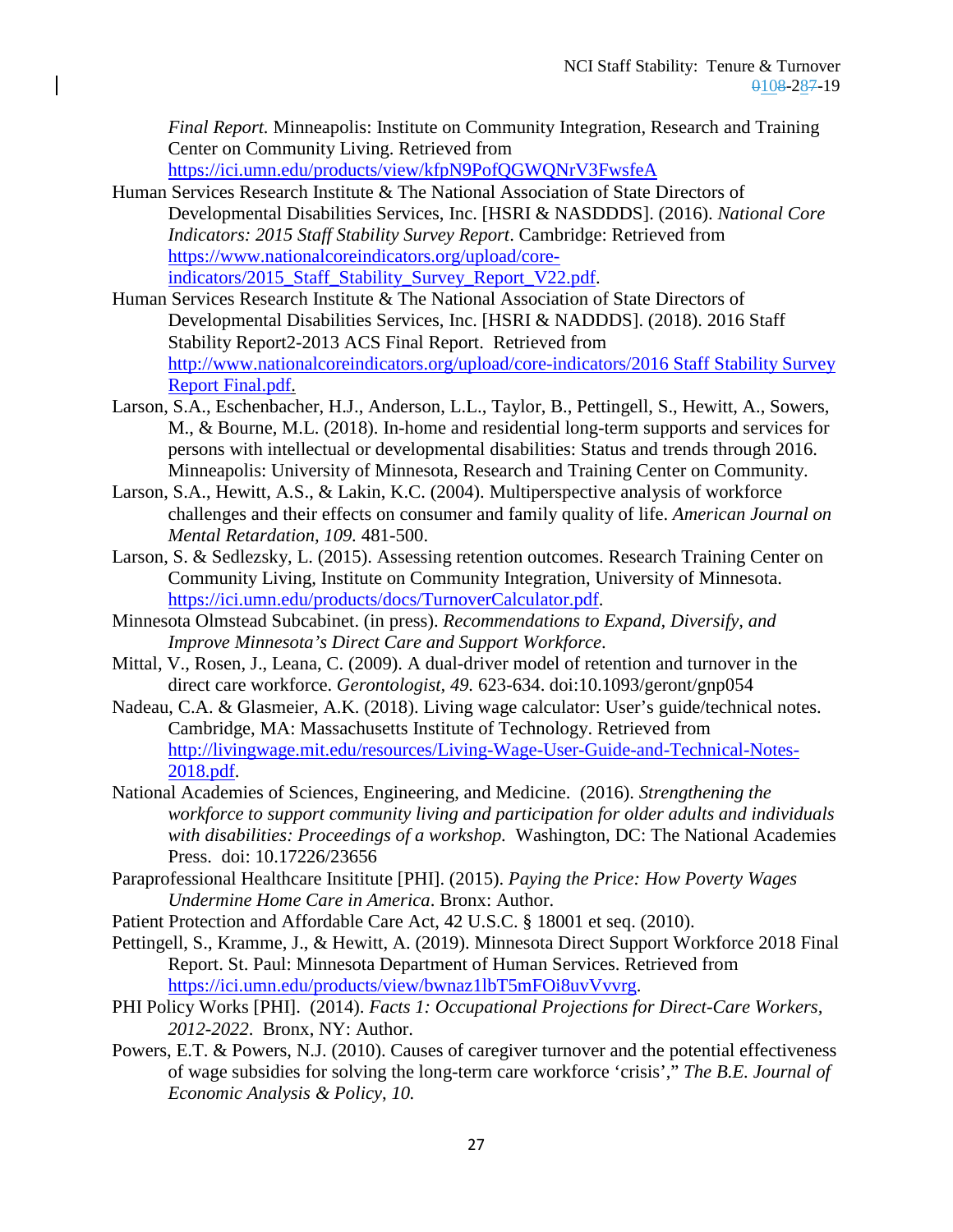- President's Committee for People with Intellectual Disabilities [PCPID] (2017). Report to the President 2017 America's Direct Support Workforce Crisis: Effects on People with Intellectual Disabilities, Families, Communities and the U.S .Economy. Washington, D.C.: The Administration for Community Living.
- Raudenbush, S. W., & Bryk, A. S. (2002). *Hierarchical linear models: Applications and data analysis methods* (Vol. 1). Thousand Oaks, CA: Sage.
- Raudenbush, S.W., Bryk, A.S, & Congdon, R. (2013). *HLM 7.01 for Windows [Computer software].* Skokie, IL: Scientific Software International, Inc.
- Skirrow, P., & Hatton, C. (2007). 'Burnout' amongst direct care workers in services for adults with intellectual disabilities: A systematic review of research findings and initial normative data. Journal of Applied Research in Intellectual Disabilities, 20(2), 131– 144doi:10.1111/j.1468-3148.2006.00311.x
- U.S. Census Bureau (2016), American Community Survey 1-Year Estimates, generated using American FactFinder; [<http://factfinder.census.gov>](https://factfinder.census.gov/).
- Vassos, M.V. & Nankervis, K.L. (2012). Investigating the importance of various individual, interpersonal, organizational and demographic variables when predicting job burnout in disability support workers
- Wiener, J.M., Squillace, M.R., Anderson, W.L., Khatutski, G. (2009). Why do they stay? Job tenure among certified nursing assistants in nursing homes. *The Gerontologist, 49.* 198- 201. doi: 10.1093/geront/gnp027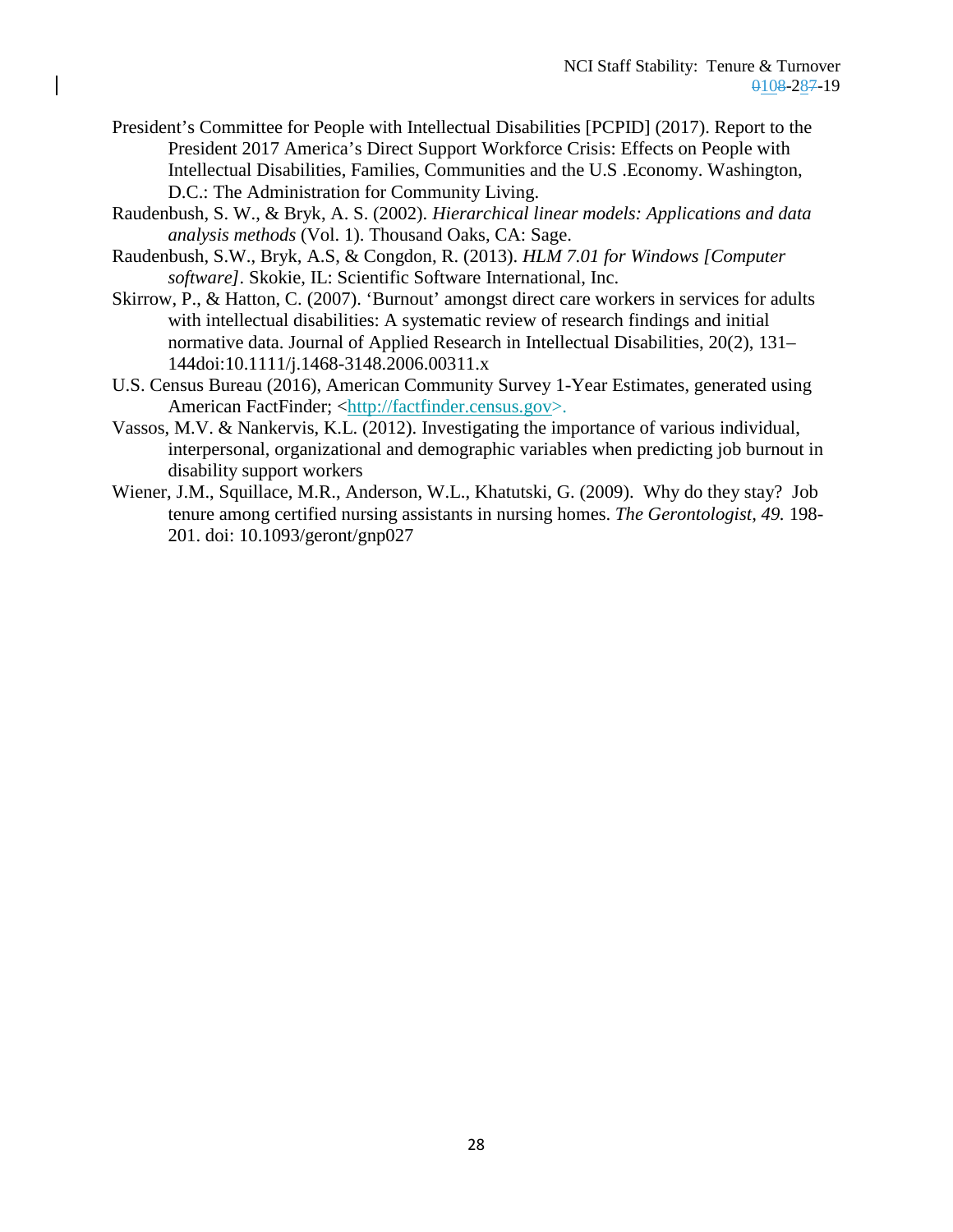|                                                | <b>Mean</b> | <b>SD</b> | Range             |
|------------------------------------------------|-------------|-----------|-------------------|
| <b>Outcomes</b>                                |             |           |                   |
| <b>Annual DSP Turnover</b>                     | 24.58%      | 15.20     | 0.00 to 98.36     |
| % of DSP turnover in less than six months      | 19.58%      | 15.68     | 0.00 to 100.00    |
| tenure                                         |             |           |                   |
| <b>Organizational Level Predictors</b>         |             |           |                   |
| DSP average hourly wages                       | \$11.68     | 2.42      | 7.50 to 28.80     |
| Paid Time Off offered to any DSPs              | 86%         | 0.34      | $0.00$ to $1.00$  |
| Annual Overtime Hours per DSP                  | 138.97      | 726.28    | 0.00 to 27,486.18 |
| Health Insurance offered to any DSPs           | 76%         | 0.43      | $0.00$ to $1.00$  |
| Ratio of Part-time DSPs                        | 0.35        | 0.28      | $0.00$ to $1.00$  |
| <b>Covariates:</b>                             |             |           |                   |
| Vacancy Rate                                   | 10%         | 0.11      | $0.00$ to $0.83$  |
| Number of Service Types                        | 1.49        | 1.09      | $0.00$ to $3.00$  |
| <b>Staff Size</b>                              | 213.73      | 511.81    | 1.00 to 15,124    |
| <b>State Level (N=21) Predictors</b>           |             |           |                   |
| Percent living in ICF Settings                 | 17.86%      | 13.54     | $0.00$ to $45.00$ |
| Percent living in Individual or Group Settings | 31.71%      | 18.39     | 4.00 to 81.00     |
| Percent living in Family Settings              | 48.52%      | 20.03     | 8.00 to 87.00     |
| Per Capita Spending                            | \$163.90    | 105.55    | 15.59 to 438.37   |
| <b>Unemployment Rate</b>                       | 6.96%       | 1.43      | 4.10 to 8.70      |
| Medicaid Expansion                             | 57%         | 0.51      | $0.00$ to $1.00$  |

*Table 1*. Description of the sample organizations ( $N = 1,618$ ).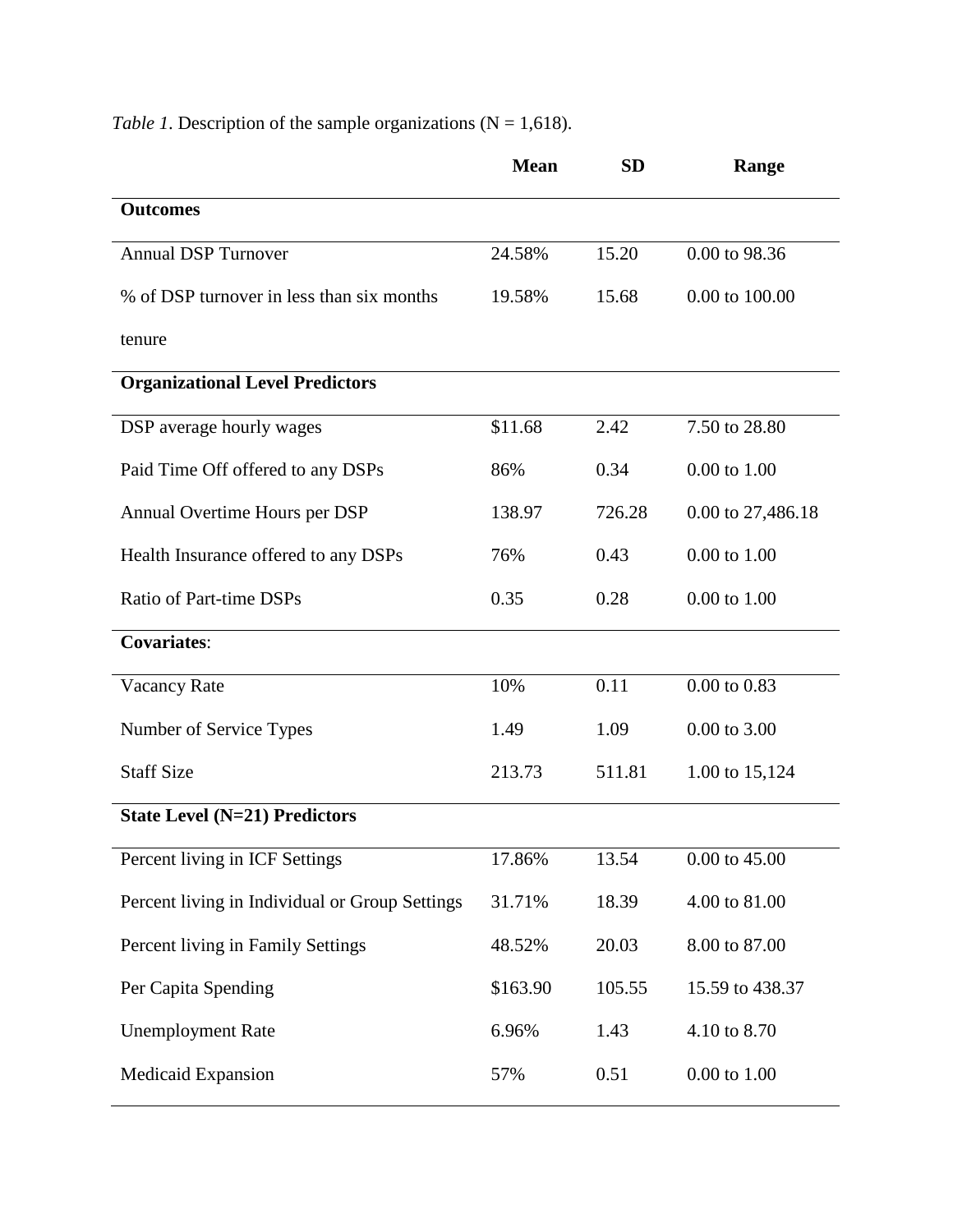Note: N=1,410 for Percent of early DSP turnover. All other variables are reported for the larger sample size in the turnover model.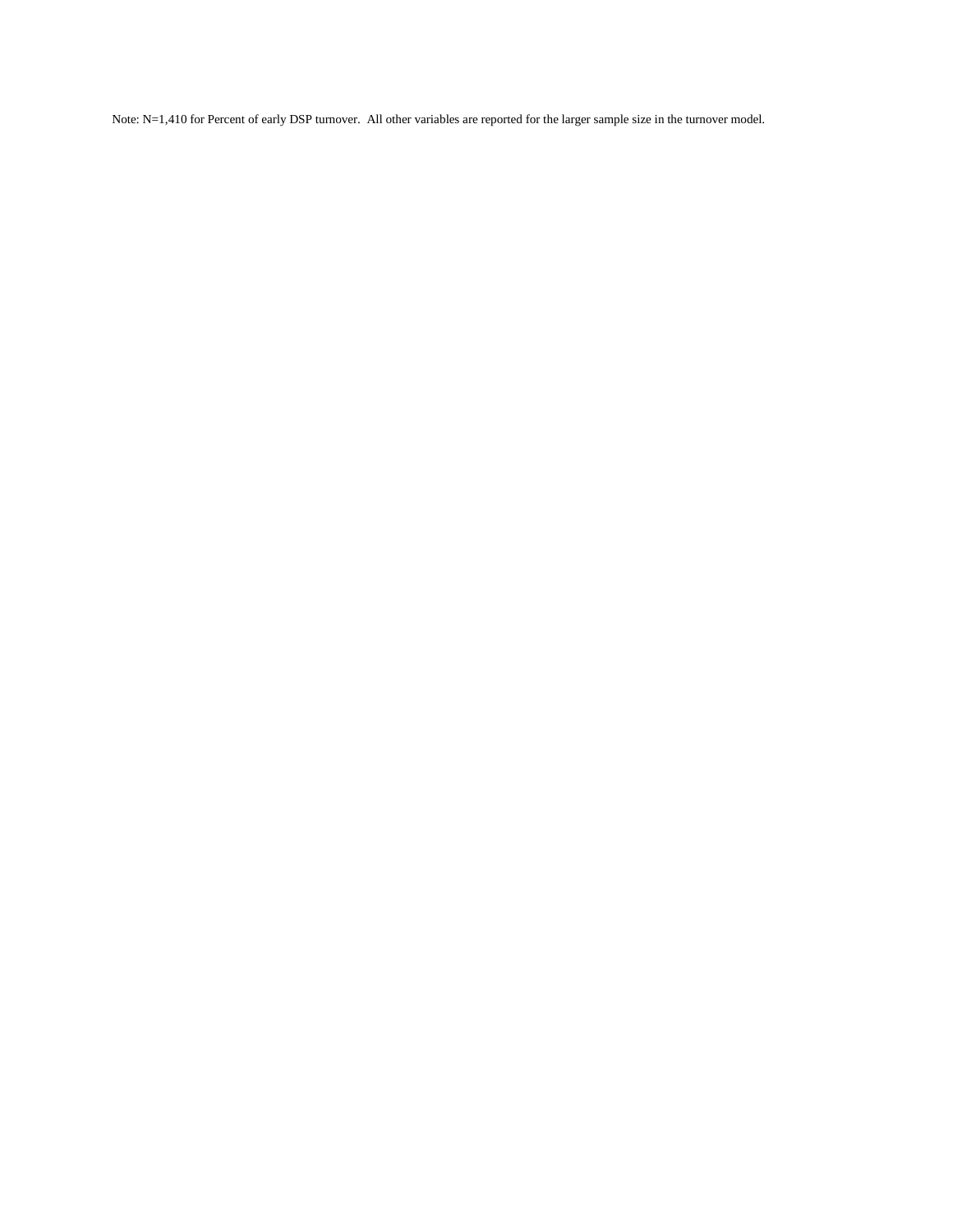| <b>Organization Level</b> | Coeff.  | <b>SE</b> | <b>T</b> -ratio | df    | p-value    |
|---------------------------|---------|-----------|-----------------|-------|------------|
| <b>DSP</b> Wages          | $-0.72$ | 0.37      | $-1.94$         | 1,381 | 0.053      |
| Paid Time Off             | $-3.70$ | 1.65      | $-2.24$         | 1,381 | $0.025*$   |
| <b>Overtime Hours</b>     | 0.01    | 0.01      | 0.52            | 1,381 | 0.604      |
| Health Insurance          | $-5.66$ | 1.43      | $-3.96$         | 1,381 | $< 0.001*$ |
| Percent Part-time DSP     | 5.79    | 1.29      | 4.49            | 1,381 | $< 0.001*$ |
| <b>Covariates</b>         |         |           |                 |       |            |
| Vacancy Rate              | 10.04   | 3.61      | 2.79            | 1,381 | $0.005*$   |
| Number of Service Types   | 0.31    | 0.37      | 0.84            | 1,381 | 0.402      |
| <b>Staff Size</b>         | $-0.01$ | 0.01      | $-2.47$         | 1,381 | $0.014*$   |
| <b>State level</b>        |         |           |                 |       |            |
| <b>Intercept Level 2</b>  | 19.62   | 0.69      | 28.24           | 20    | < 0.001    |

*Table 2*. Hierarchical Linear Model on early DSP turnover (intercept only)

*Note*. Tau = 3.60, SE Tau = 2.71; Level I reliability = 0.36; Variance Components: Intercept 1: SD = 1.90, VarComp = 3.60,  $\chi^2(20)$ =41.601, p=0.003; Level 1: SD = 15.31, VarComp = 234.41